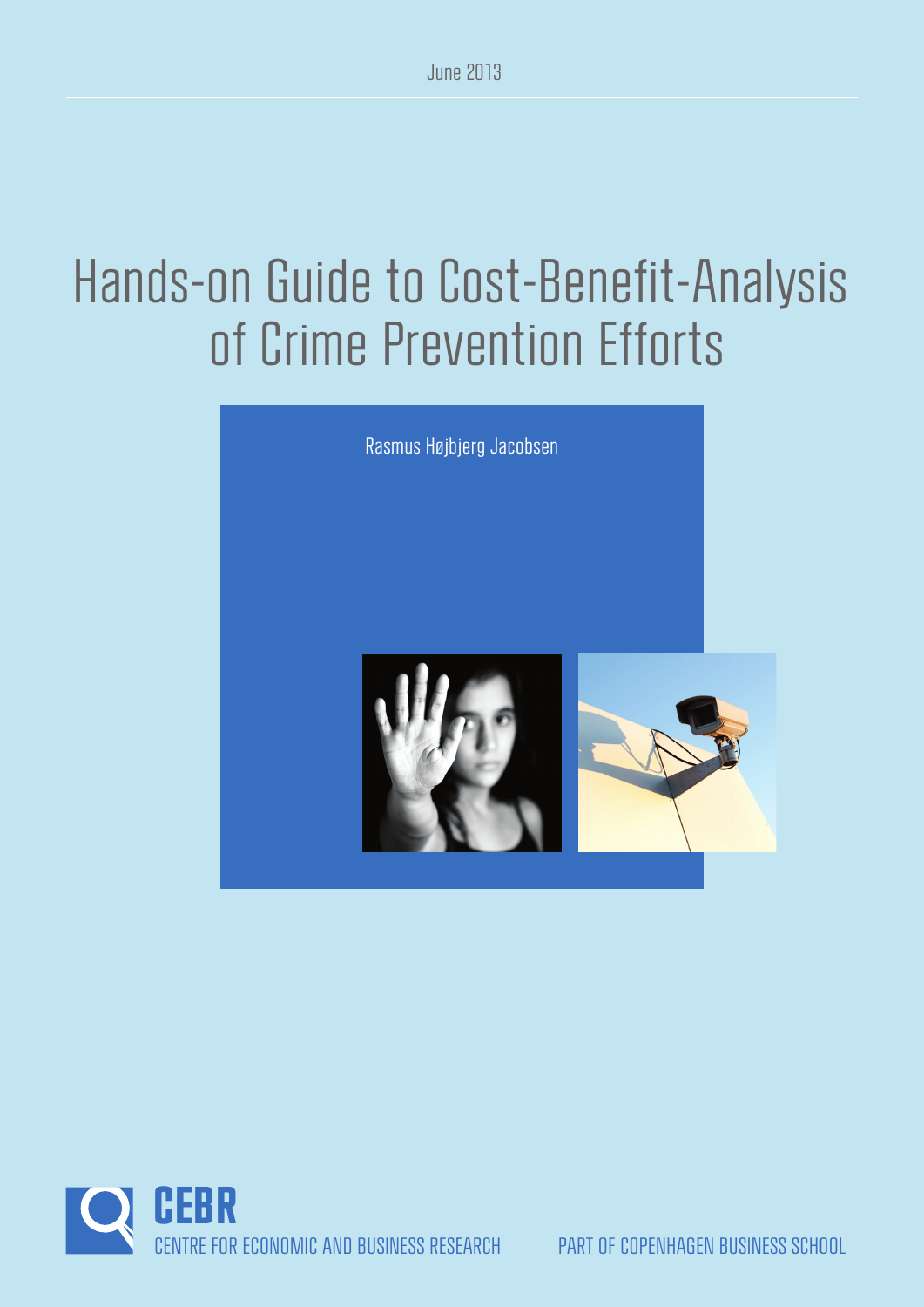# **Contents**

| $\mathbf 1$             |                                                      |
|-------------------------|------------------------------------------------------|
| $\overline{2}$          |                                                      |
| 2.1                     |                                                      |
| 2.2                     |                                                      |
| 2.3                     |                                                      |
| 3                       |                                                      |
| 4                       |                                                      |
|                         |                                                      |
| 5                       |                                                      |
| 6                       |                                                      |
| $\overline{\mathbf{z}}$ |                                                      |
| 7.1                     | What should (not) be included in the CB-analysis? 24 |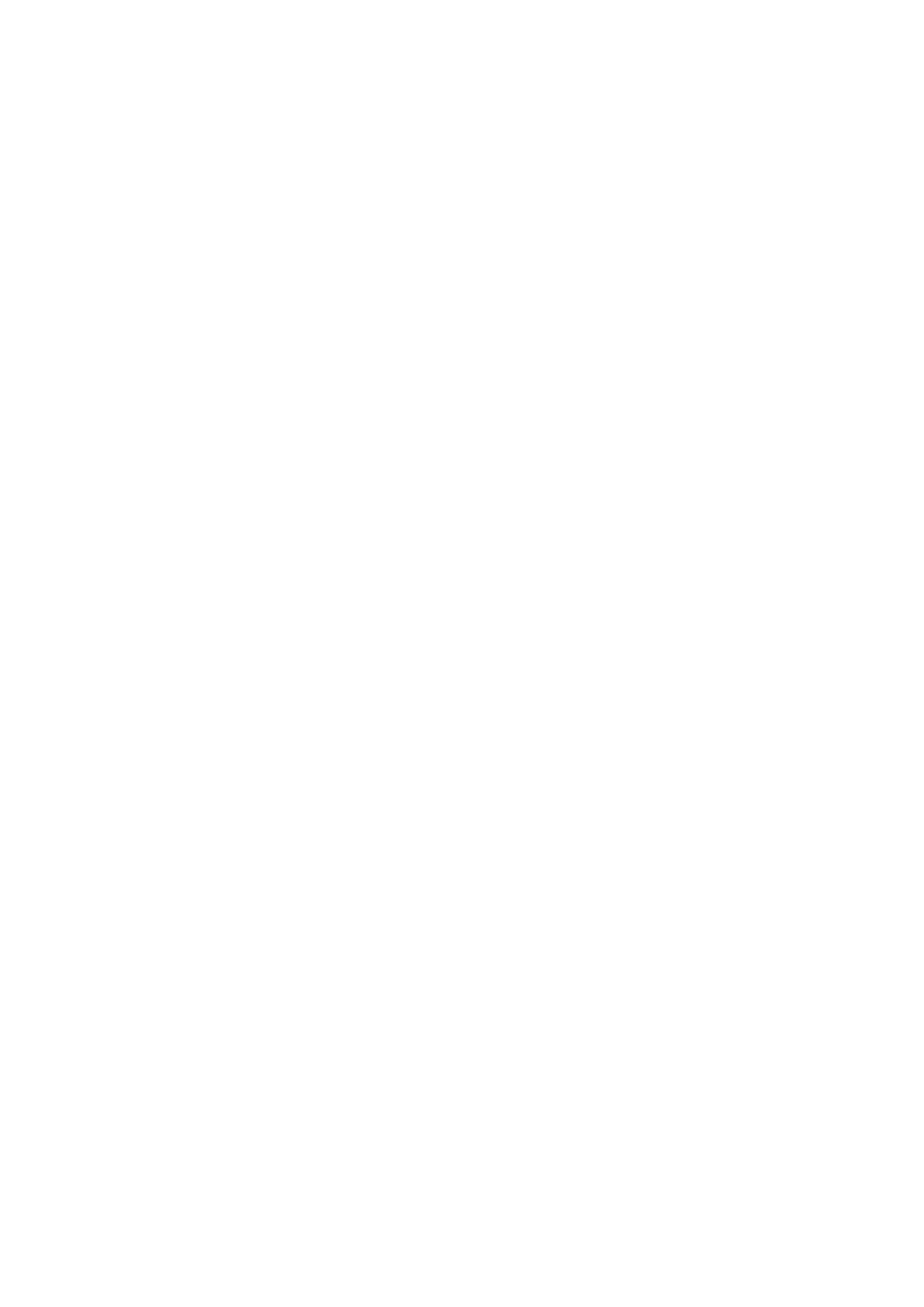# **1 Introduction**

When a policy maker or an administrator decides on how many and which of a number of proposed policy measures to implement an important piece of information is whether the effort is "worthwhile". The precise meaning of the word "worthwhile" will depend on the context. In some cases, the question of whether a policy measure is worthwhile will be decided on a purely qualitative basis given the results of the policy measure. In other – and perhaps most – cases some sort of money evaluation will be attached to the results, and a total effect in money terms will be used to evaluate the results. This manual is concerned with the latter case.

Given the large degree of competition between various projects for public funds, a compelling case for a specific project can be made if a well carried out cost-benefit-analysis shows a resulting surplus. While this criterion is obviously not the only one used, it could be an important factor when preparing policy makers to make decisions about a specific project.

The basic idea behind cost-benefit-analysis is simple: calculate all benefits and all the costs associated with a specific effort, subtract the costs from the benefits while carefully addressing the time profile, and use the resulting number as an indicator for the economic profitability of the project. If the result is positive, the project produces an economic surplus, and if it is negative the project leads to an economic loss.

Although this principle is simple the actual calculation is, however, in most cases somewhat more cumbersome, since the costs and benefits of a given effort can be difficult to determine. This is true for a number of reasons. First, it can be hard to decide whether the outcome for a group of participants is in fact a consequence of program participation or whether part of the outcome would have occurred anyway, in which case the resulting outcome cannot be fully attributed to the program. Second, although outcome is perhaps only measured in terms of relatively few variables, the outcomes of other, not measured, variables can also be expected to be influenced by the policy measure. In order to fully capture the program effect the outcome of these unmeasured variables also needs to be assessed.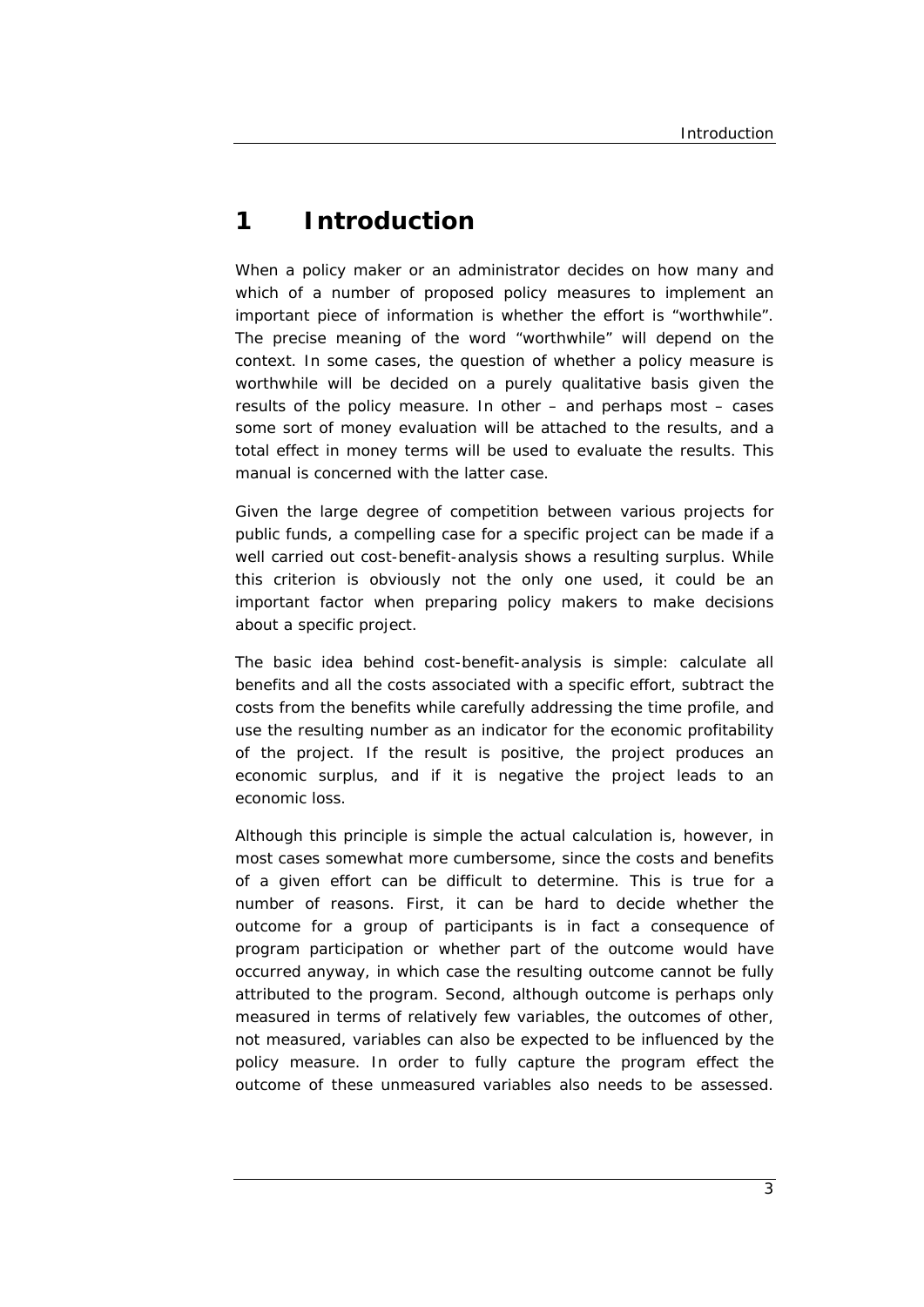Third, there may be a selection of specific types of individuals into the projects looked at, such that the results obtained are only a good predictor of the program's profitability for this specific group and not for a more general population. Fourth, the cost measure used should only include the extra costs incurred to run this project and not costs that would have been incurred in any case – a distinction that in some cases can be hard to make. Given these difficulties it is clear that the basis for any good cost-benefit-analysis is the available data for the costs and benefits.

This manual is not a comprehensive guide to cost-benefit analysis, nor does it include a theoretical background for the analysis. For such detailed descriptions the reader is referred elsewhere. The present manual is rather a hands-on guide to administrators or external consultants who want to carry out a cost-benefit-analysis of crime prevention programs in Europe. Hopefully, this rather brief manual will also serve as an inspiration such that more cost-benefit-analyses will be carried out in the future.

The remainder of the manual is structured as follows: Chapter 2 describes a number of ways to construct measures for the effects of a given project. Chapter 3 in a similar fashion shows how to calculate the costs of a project. Chapter 4 collects the information from the two previous chapters and describes the details the calculations involved in the cost-benefit-analysis. Chapter 5 concludes and discusses some of the pitfalls of the method. The appendices contain a number of tables with an overview of (i) the elements to be included in the costbenefit analysis, and (ii) cost-benefit analyses already carried out which can serve as inspiration.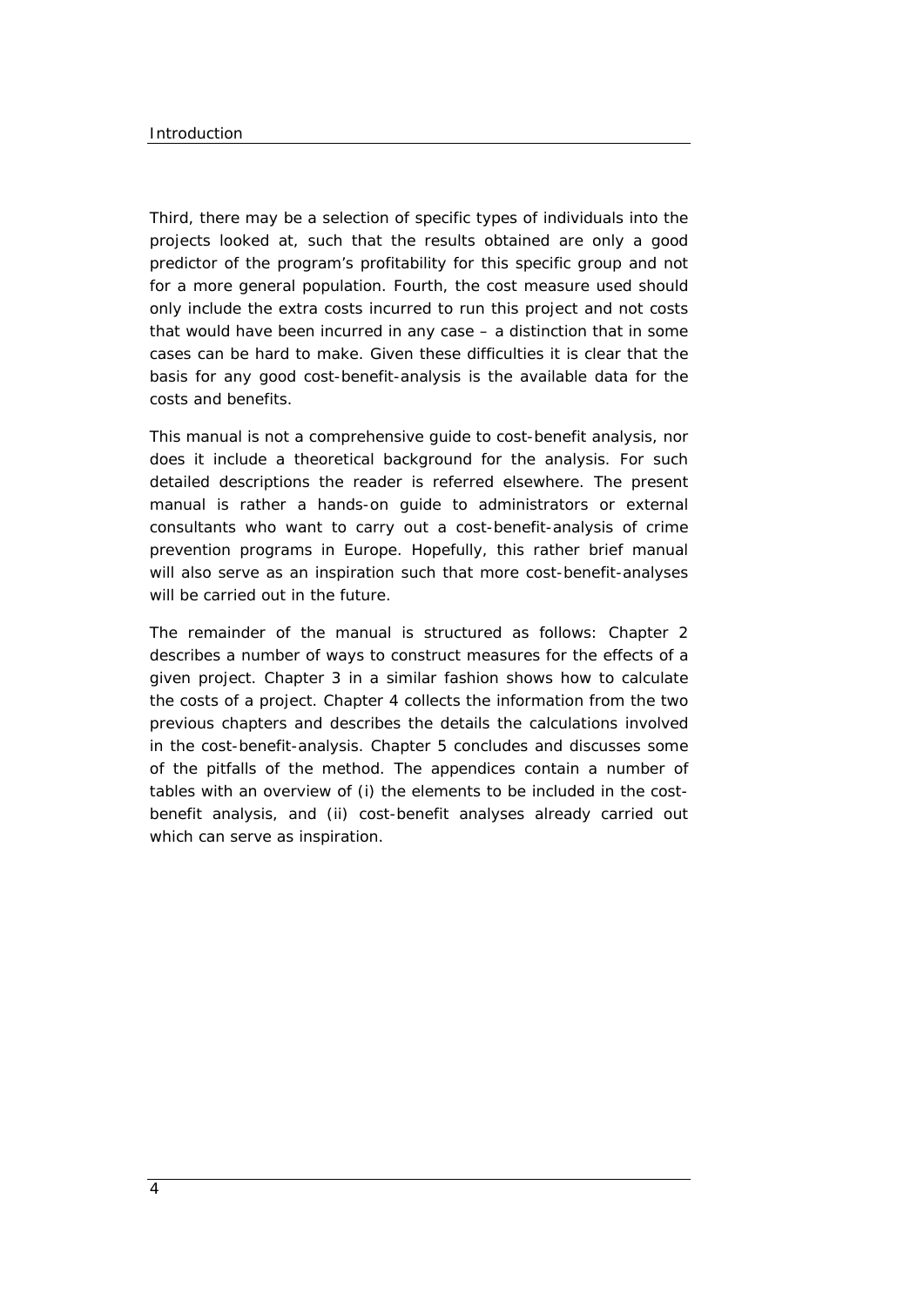# **2 How to measure effects**

As outlined in the introduction any cost-benefit-analysis must take its starting point a measurement of the effect of the program under consideration. This measurement can come in various forms, and in this chapter we present possible sources for such measurements when studying crime prevention programs. The chapter concludes with a check list which can be utilized by administrators when carrying out a cost-benefit-analysis.

In the case of crime preventions programs the economic effects come mainly through savings in a number of public expenditure areas and from the cost of running the program. A drop in recidivism may, for example, lead to savings on

- direct crime related costs such as incarceration, prosecution services and the police force.
- payment of public transfers as criminals are more likely to receive public transfers.
- health costs. Costs of treating both criminals and their victims are avoided.

However, there may also be effects that lead to extra public revenue:

- higher labour income for the persons who avoid criminal behaviour and return to more normal behaviour.
- related to this: higher public revenue on income taxes as earned income is generally higher than the transfer income it replaces.

In general there are three possible channels through which information can be obtained about the effect of a given program: evaluation, individual data and relevant literature. Each of these three areas will be presented in turn below.

# **2.1 Program evaluation**

In a sense it is almost self-evident that we need to evaluate the effect of a particular program before we can assign monetary value to its outcomes. Indeed, any program should be evaluated in order to assess whether the program has fulfilled the goal(s) assigned to it.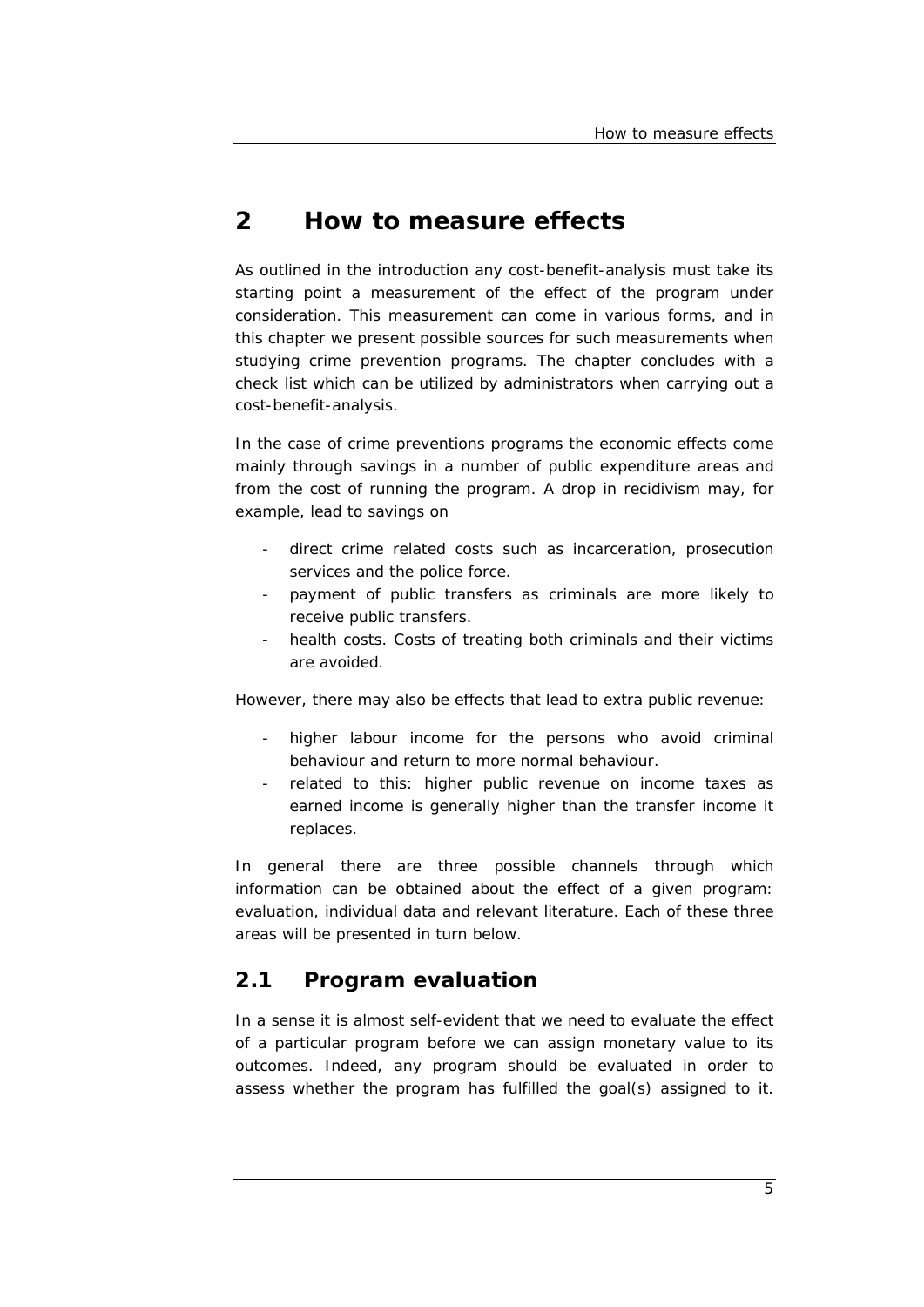However, in a cost-benefit setting there are also several limitations to using program evaluations. Such limitations must be taken into account when designing the analysis. Both the advantages and the limitations will be discussed here.

#### **Quantitative rather than qualitative evaluations**

There is a large literature on evaluations, in particular in political science and sociology. This literature includes underlying theories and emphasizes among other things that evaluations should be carried out with respect to the goals of the program being evaluated. Also, the literature overlaps with the survey-literature with respect to the design, timing and statistical validity of evaluation surveys<sup>1</sup>.

When using program evaluations for cost-benefit purposes qualitative evaluations<sup>2</sup> are not the most obvious choice. In some cases, it may be possible to attach valuations to some of the qualitative conclusions from such a study, but in most cases this is not a possibility. With quantitative evaluations<sup>3</sup> the picture is different. Such evaluations may serve directly as a data basis for cost-benefit analyses since the quantitative measurement of outcomes can directly be used and set up against the costs of the program.

In order to make full use of the results of quantitative evaluations it may in many cases be necessary to "translate" the effects obtained in one area into the relevant effects for other areas. For instance, while a study may only provide a quantitative measure of the effects on recidivism, it seems fair to assume that a fall in the rate of recidivism is associated with similar increases in employment rates, shares of persons receiving public transfers etc.4

<sup>&</sup>lt;sup>1</sup> The interested reader is referred to (Omura, 2004), (Wolcher) or (Cowen, 1998) for overviews of the evaluation literature in political science.

<sup>&</sup>lt;sup>2</sup> The interested reader is referred to (Ms. Kaye Stevens, Ass. Prof. Patricia Rogers, Dr. Jonathan Boymal, 2008) or (J. Cox, R. Cook) for overviews of qualitative evaluation and cost benefit analysis.

<sup>&</sup>lt;sup>3</sup> More information about quantitative evaluation and cost benefit analysis can be found in (B. Gharaibeh, H. Rajan, J. M. Chang, 2009) or (McMahon) articles.

<sup>&</sup>lt;sup>4</sup> There is plenty of empirical evidence for this assumption. While the different outcomes may not be perfectly correlated with the change in recidivism, the different variables exhibit a large degree of co-variation with recidivism, for example a drop in recidivism is likely to increase the share of individuals employed.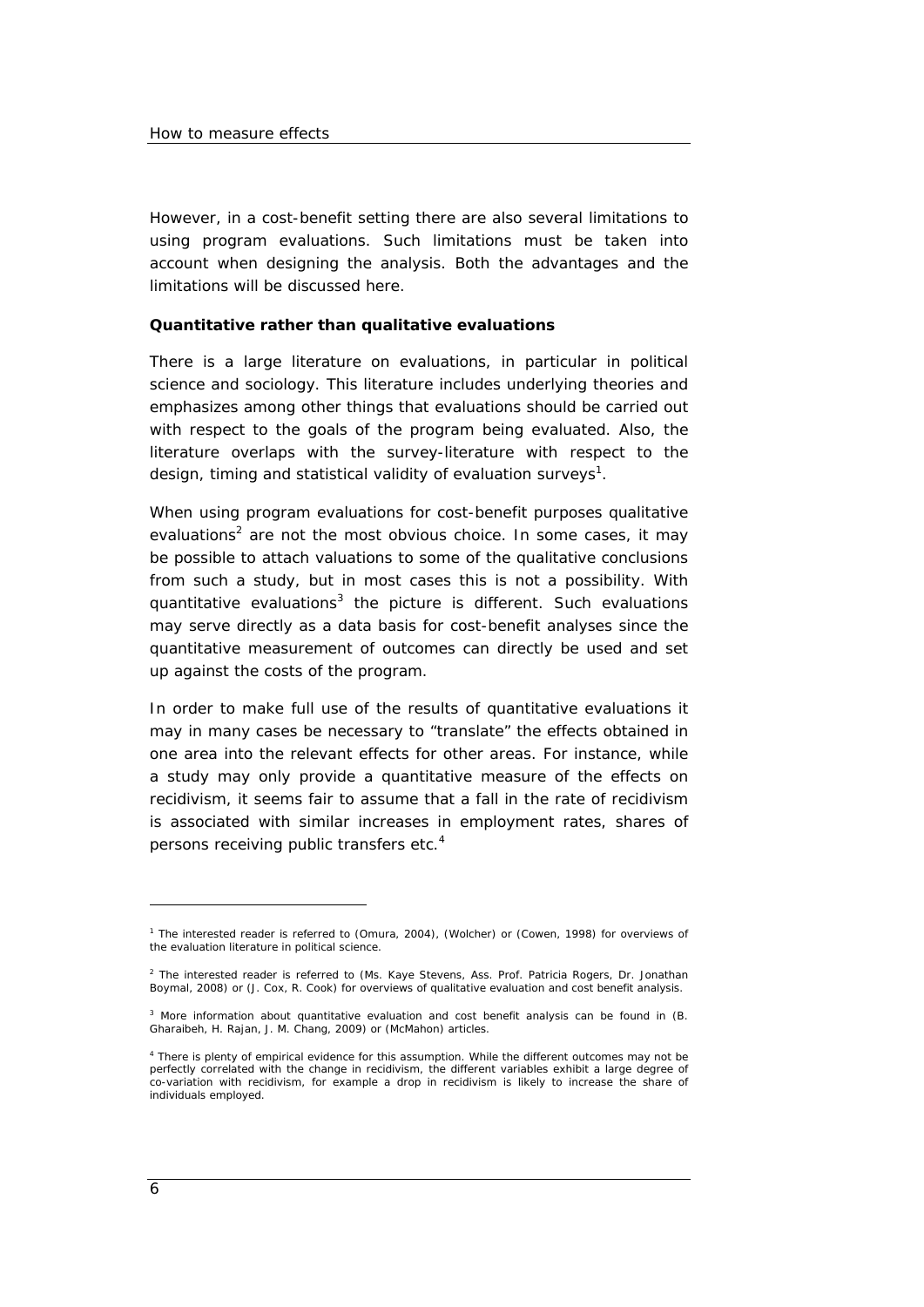If, for example, a 10 percentage point drop in recidivism has been observed as a consequence of a crime prevention program, then this 10 per cent estimate may serve as a reasonable guess for the estimates covering other areas. That is, if individuals, who have continued the criminal behaviour rather than discontinued it, have a 20 percentage point higher risk of receiving a certain public transfer, then the effect of the program, may be translated into a 2 percentage point  $(= 0.1 * 0.2)$  drop in the likelihood of receiving the public transfer. A similar translation can be applied in other areas if the relevant data are available.

# **2.2 Relevant literature**

If an actual quantitative evaluation of a program has not been carried out then it is in some cases still possible to use survey data. There is a quite large literature based on survey data for cost-benefit analysis<sup>5</sup>. The survey analysis is useful as it helps to find out for instance how much the target (particular) group is prepared to pay for a qualified product or service (e.g., for ecological resource quality), or what amount of compensation they would want for the loss of the goods or services (e.g., environmental resources). This kind of data is widely used to analyze air and water quality, improve the education system, pollution, health effects of monetary costs and benefits. In this case, there could be some inaccuracy using the survey data, as surveys are subjective and time-varying opinions, are not precise, and do not always capture all elements. Finally, answering surveys is time-consuming.

A literature search can also be used to find evaluations of similar programs elsewhere or even meta-studies of evaluations that supplies an estimated effect for a range of programs. In many cases such an estimate can be of better quality than local evaluations, if the local evaluation has not been particularly meticulous.

<sup>&</sup>lt;sup>5</sup> More information could be found in the appendices section 7.2.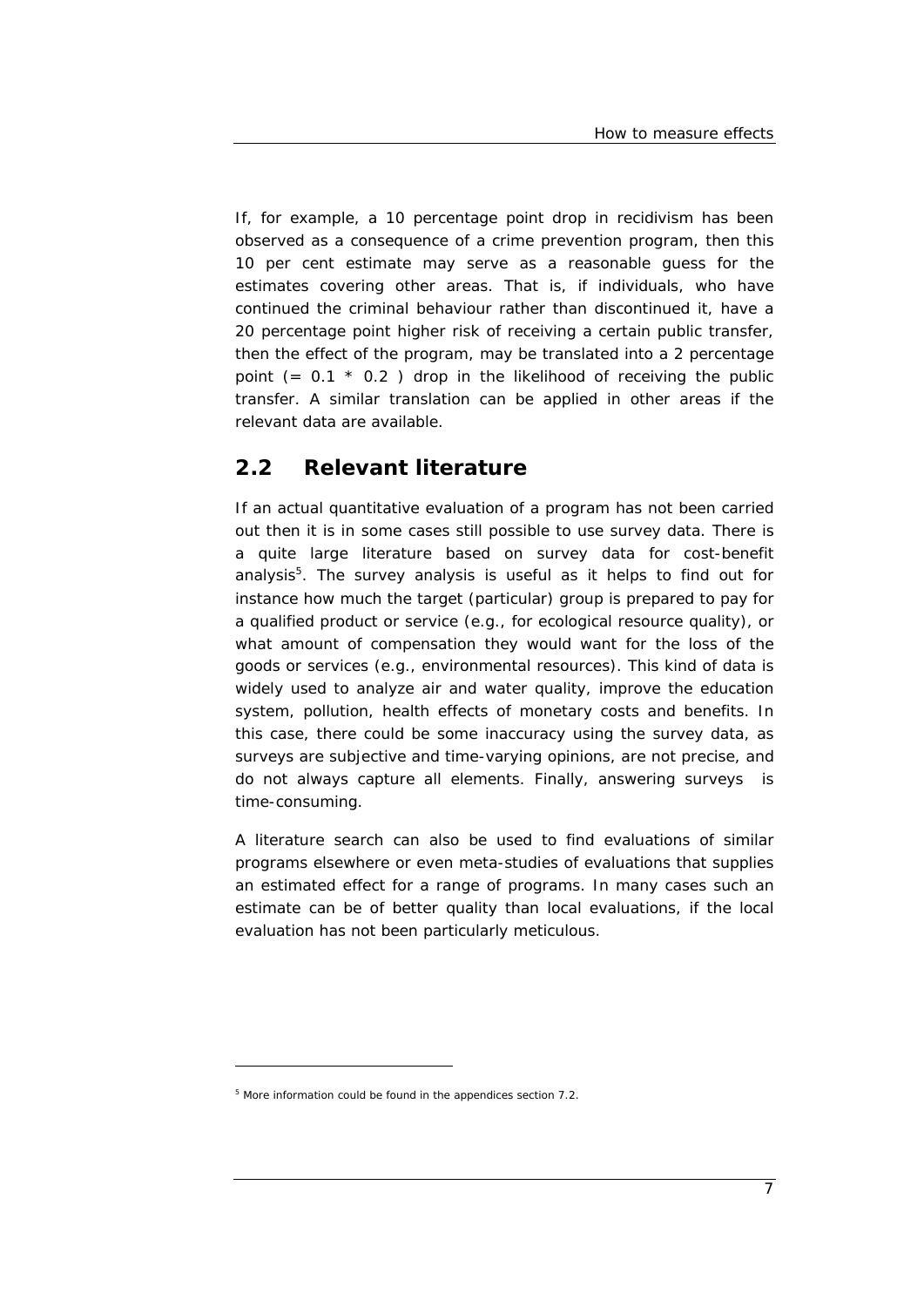# **2.3 Individualized data**

Data for individuals will be beneficial for cost-benefit purposes in so far as the effects of the program in all possible areas cannot be measured directly. In this case combining knowledge of program effect with register based or census based data will allow a calculation of costs and benefit for a range of other areas, for example social benefits, medical costs or similar.

For example, it is often possible from register or census data to construct two groups of persons: One group is the target group for the crime prevention program, and the other group is a group which is similar to the target group in, say, age and sex composition, but has progressed further on the criminal path. The first group can then be thought of as being the persons being helped by the program, while the second group can be thought of as the group with recidivism – and the difference in outcome between the two groups is the effect from preventing recidivism. Combining the register or census information on the two groups allows the cost-benefit-evaluator to extend the cost-benefit-analysis to cover many areas beyond the simple program evaluation measure.

Of course, estimates from program evaluations can only be used to measure the program effect in other areas if the effect can be translated in a meaningful way. For example, if the program goal is to lower recidivism, then maybe the outcome for labour market attachment, self-dependency etc. may not be affected to a similar extent. Whether the effects from program evaluations can be transferred to also cover other areas is a matter of statistical testing and subjective judgment on the part of the cost-benefit-evaluator.

## **Check list**

This check list contains some points to remember for the administrator who wants to carry out a cost-benefit-analysis for a specific crime prevention program:

I. Has the program been evaluated? Does a quantitative measure of the program's effect exist? – or is it purely qualitative?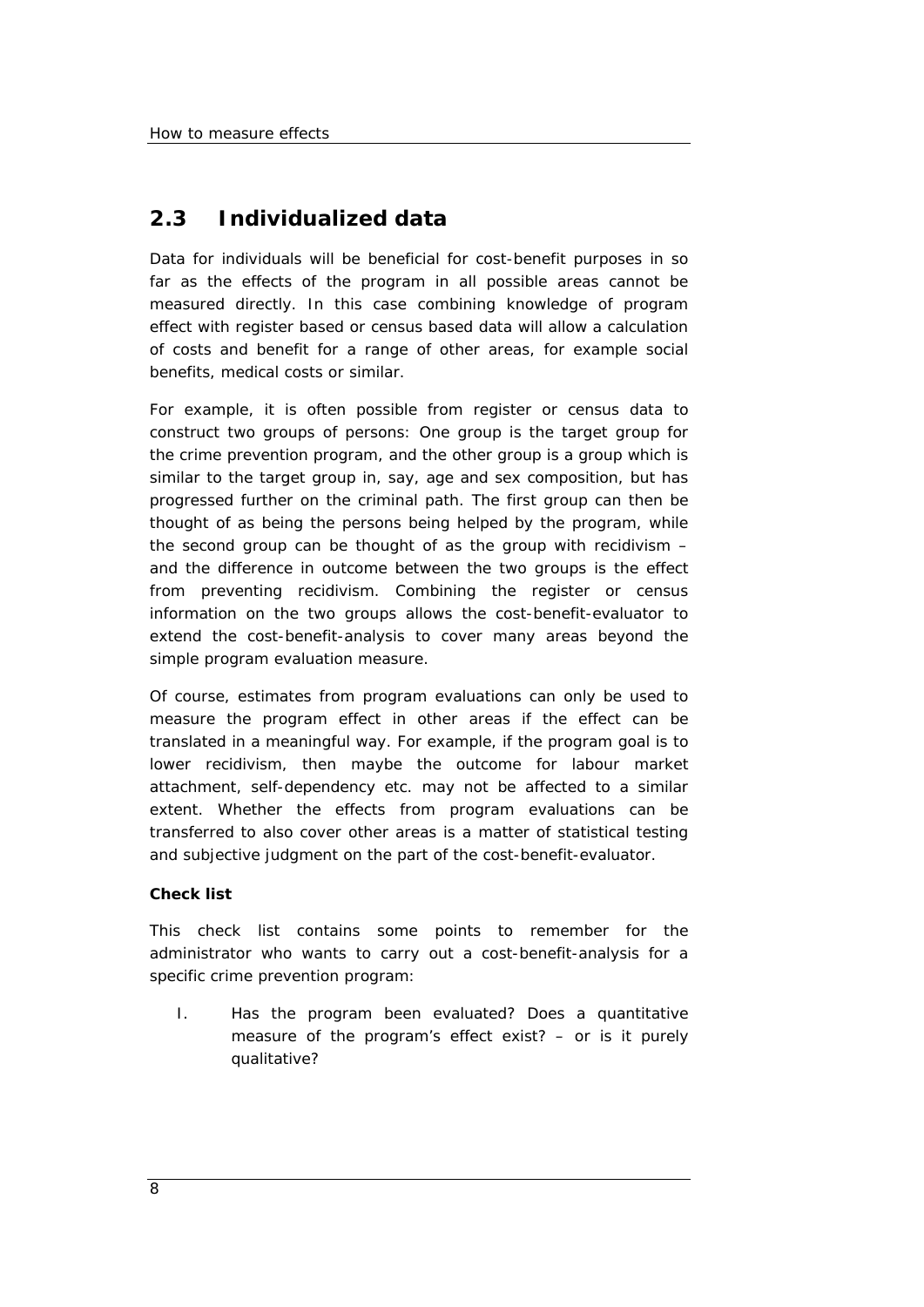- II. Have the quantitative evaluations been carried out using a proper control group? Is the difference in outcome statistically significant? If yes, then the outcome difference may serve as the basis for a cost-benefit-analysis.
- III. If no quantitative evaluations exist, then it could be possible to find an evaluation or a meta-study of evaluations of programs of a similar kind.
- IV. If none of the above sources provide a reasonable estimate for the effect of the program, then a cost-benefit analysis cannot be carried out on the basis of the available information.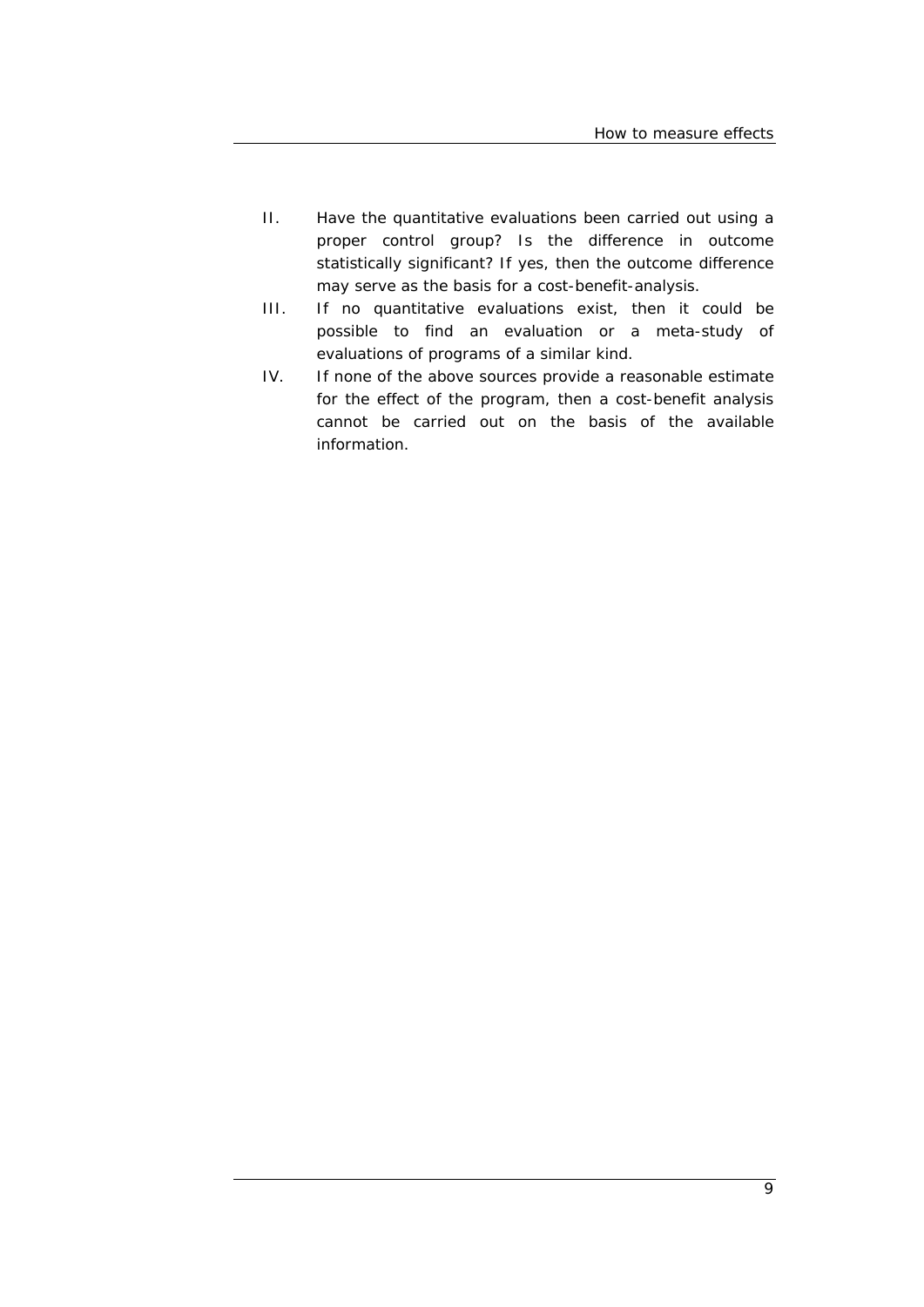# **3 How to measure costs?**

As was the case for effects in the previous chapter, it is also true for costs that these should be measured carefully in order to make the correct assessment of whether a program or a project is economically worthwhile. Fortunately, measuring costs is usually somewhat easier than measuring effects, because the costs are more directly connected to the program in question, but it is important to remember to include all costs when designing a cost-benefit study, since otherwise the cost-benefit analysis may result in a too optimistic assessment of the program.

In general the costs of a program can be divided into direct and indirect cost. The definitions and measurement of these two types of costs are described in the following two subsections.

In order to avoid confusion it should be made clear that when referring to "costs" in this section we mean program-related costs i.e. the costs of offering and running a crime prevention program, and *not* the costs to society of crime. The crime related costs to society are exactly the ones that any program of crime prevention seeks to avoid, and therefore, the changes in these costs are included in the previous chapter on "How to measure effect".

## **Direct costs**

The direct costs of a program are simply the costs that can be directly attributed to program.

Included in the direct costs are

- Personnel.
- Facilities.
- Equipment and materials.
- Other costs that are directly connected to the program.

Personnel costs refer to all of the human resources required for the programs such as salaries and other benefits for specialists, managers and other staff. Facilities costs include the physical space required for the program. Equipment and materials refer to furnishings, instructional equipment and materials that are used for the program.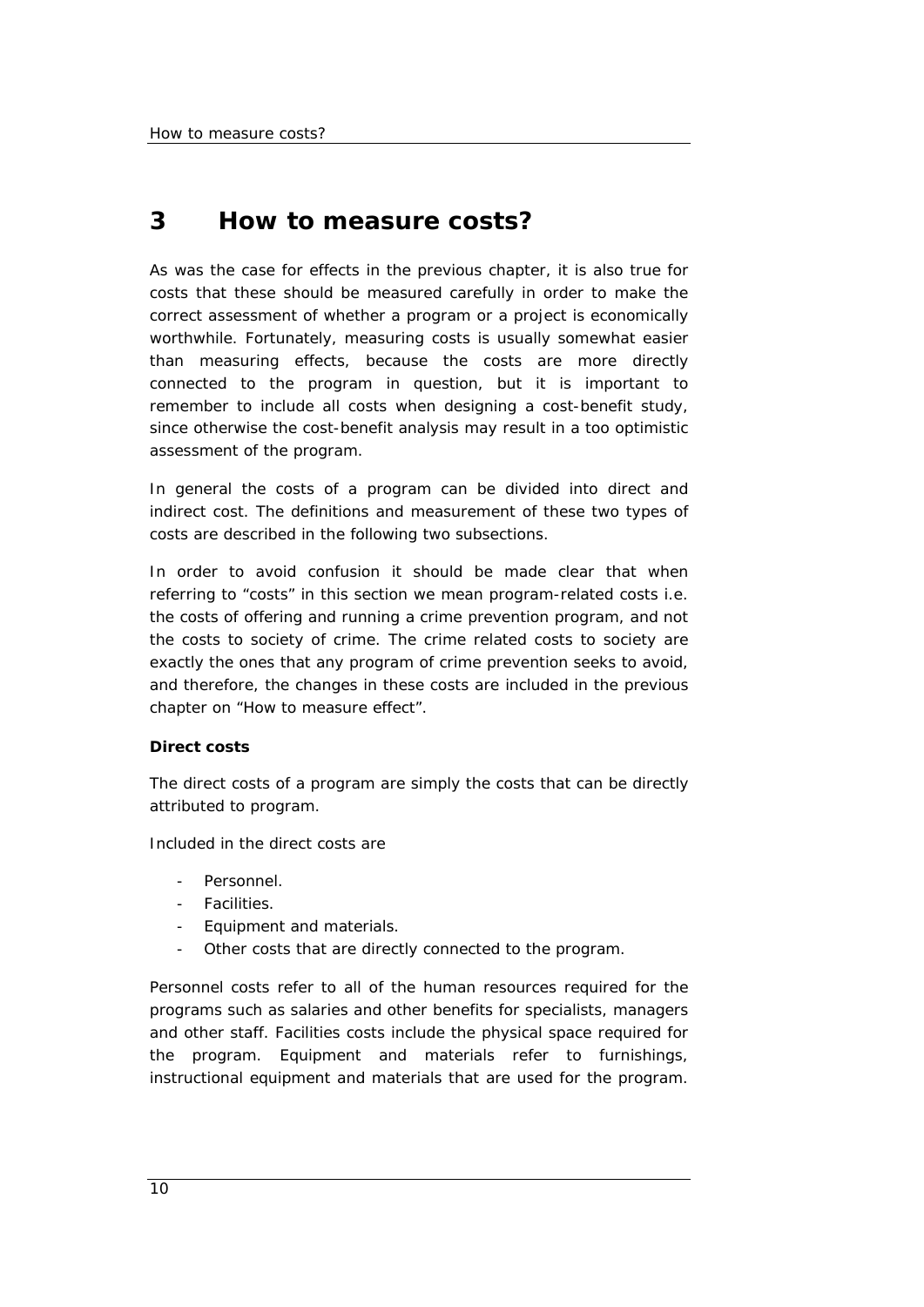Other costs include all other items that do not readily fit into the above categories (e.g., travel, cost of training sessions, etc.) (M. Lambur, R. Rajgopal, E. Lewis, R. H. Cox, M. Ellerbrock).

## **Indirect costs**

Indirect costs are costs that are not directly connected to the program, but may be incurred by others. This could be:

- The cost of other government agencies for administrating the program.
- Also indirect costs are often referred to as overhead costs. Typical overhead items are indirect labour, indirect material, and fixed costs such as rent, depreciation, advertising, taxes, utilities, and insurance, but it depends on the project.

In some cases indirect overhead costs may be small and can be disregarded – this is particularly true if the program looked at is small relative to the overall administration etc. of similar programs. Some parts of the indirect costs are almost fixed in nature, and expanding the crime prevention programs by a small number of participants will not alter these costs significantly. However, if the programs are large scale programs, the overhead costs can be expected to change by an amount which is big enough to warrant its' inclusion.

## **Only incremental costs**

In some cases a program can be seen as a supplement to an already existing program. In this case it is important to use only the incremental cost of the supplement for the calculations.

That is, if a particular crime prevention program costs €100,000 for 10 individuals, and if the program that would otherwise have been offered costs, say, €70,000 for 14 individuals, then the *incremental* cost is €5,000 per person (a unit cost increase from €5,000 to €10,000).

If the alternative is to give the persons in question no offer of a crime prevention program, then the incremental costs equals the total cost of the program.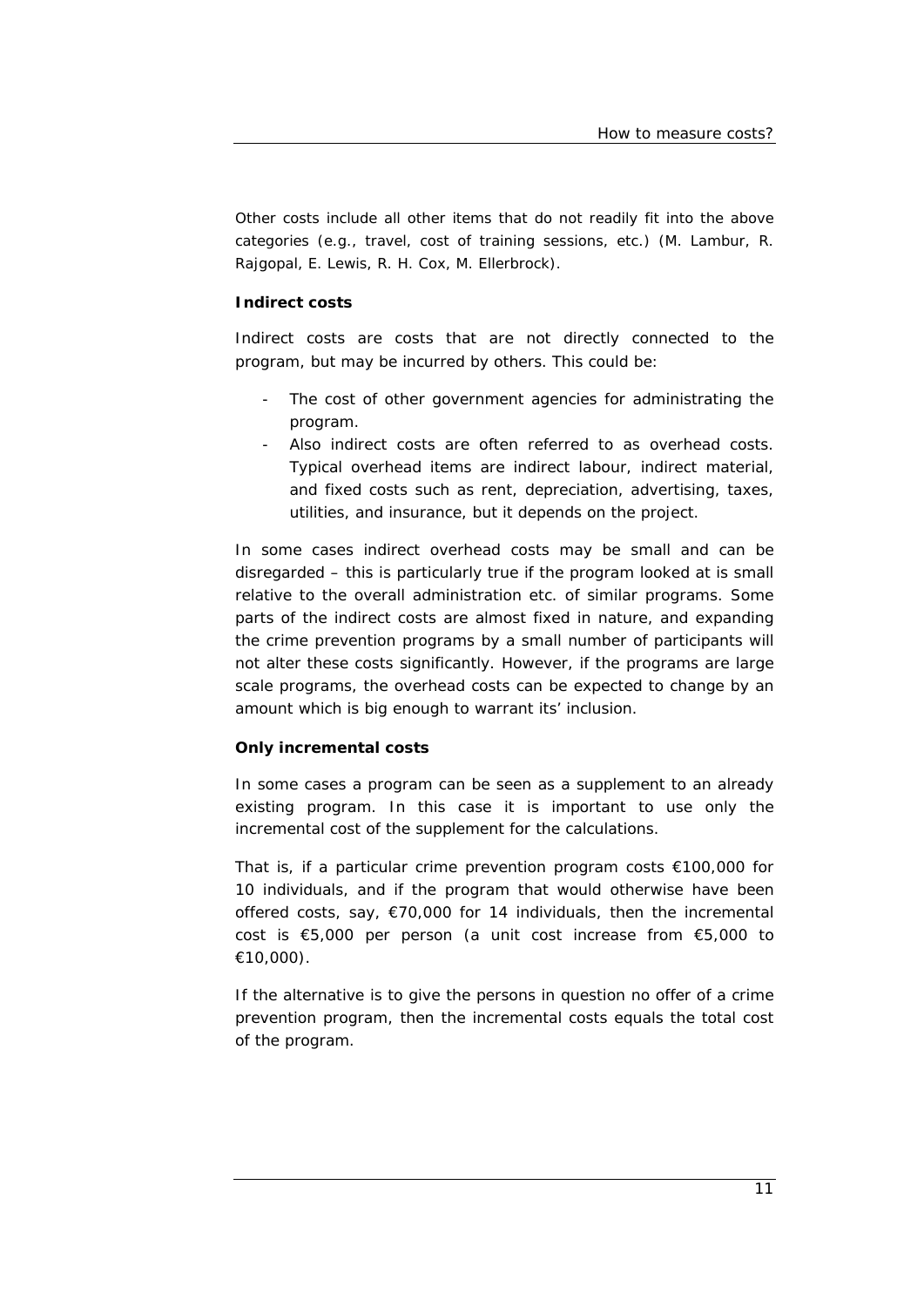## **What should (not) be included in the CB-analysis?**

Before turning to the actual calculation in the cost-benefit analysis, it is important to consider which variables should be included in the CBanalysis and which variables are sufficiently insignificant to be left out. Since data cannot be expected to be available for all possible effects and costs for a program, it is important to have an idea of whether the ones that are missing are insignificant enough that they can be left out whithout invalidating the analysis.

Before starting out the analysis it is of course difficult to decide which variables are worth including in the CB-analysis. Therefore, it is recommended taking two important questions into account: (1) *Is this cost/benefit important and relevant?* The cost or benefit should be regarded as important if it can lead to a conclusion regarding the choice among a list of alternative offers. Also, if its omission or inclusion can change the conclusion of the analysis, it should obviously be included. It should not be included if it is not relevant or insignificant. (2) *Is the cost/benefit measured reliably and efficiently?* If the combined efforts and resources that are needed in order to calculate costs and benefits for a particular area are bigger than the results of the process benefits, then it is not appropriate to do quantitative evaluation of these costs/benefits. In such a case it is recommended to do a qualitative evaluation.<sup>6</sup>

<sup>&</sup>lt;sup>6</sup> More information could be found in the 7.1 Appendices section.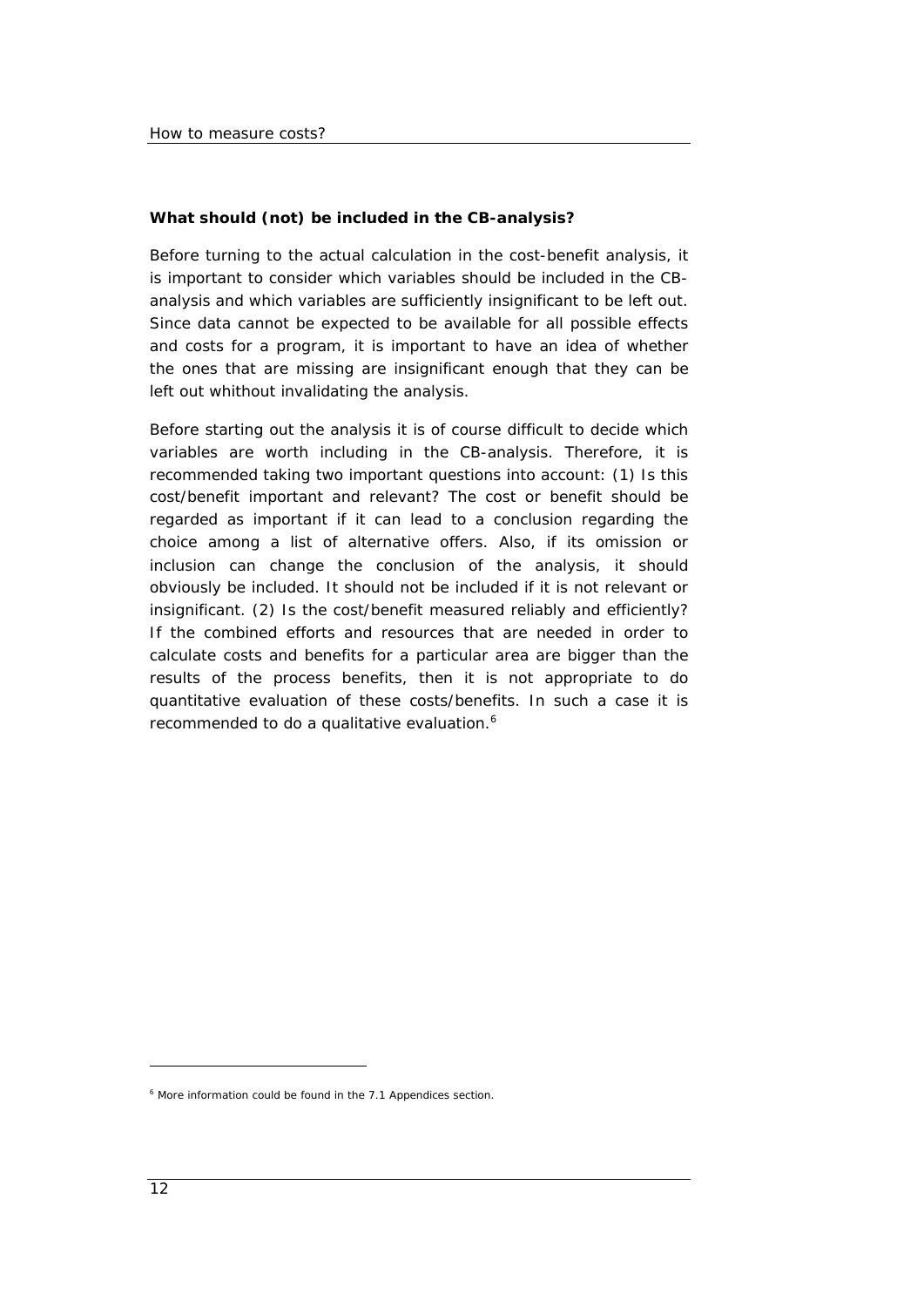# **4 How to carry out the CB-analysis**

This chapter contains a practical guideline on how to make costbenefit calculations given the costs and the effects found in the previous chapters. The chapter – as the rest of the manual – has a "hands-on"-approach to cost-benefit analysis and so it will go through the necessary calculations in some detail.

We first show the relevant formulas for calculating costs and benefits of a program, and we show that – depending on the level of detail in the available data – the calculations involved may be more or less simple. After presenting these formulas the rest of the chapter is devoted to presenting a few examples of how to use the formulas.

#### **The math behind cost-benefit calculations**

The basic formula for calculating the net present value (NPV) of a program is

$$
NPV(a,s) = \sum_{t=0}^{T} \left(\frac{1}{1+r}\right)^t \sum_{i=1}^{n} [P(i,a,s,t)Q(i,a,s,t) - C(i,a,s,t)]
$$

The equation shows that the net present value of a program for a person of age *a* and sex *s* can be calculated by summing over all years *t* and all possible areas of effect *i*. *P(i,a,s,t)* is the unit cost of effect area *i* for a person of age *a* and sex *s*, and *Q(i,a,s,t)* is the incremental measured effect for such a person. Finally, *C(a,s,t)* is the incremental cost of the program for an individual of age *a* and sex *s* at time *t.*

The data demand to calculate the net present value according to the formula above is quite heavy, as we need data for unit costs of effect areas, the size of the effect and the cost of the program broken down by age, sex and time. While the calculation involved therefore may be a bit cumbersome, in most cases it may not be an effect decomposed into age-sex-groups that we are looking for, but rather an overall program effect.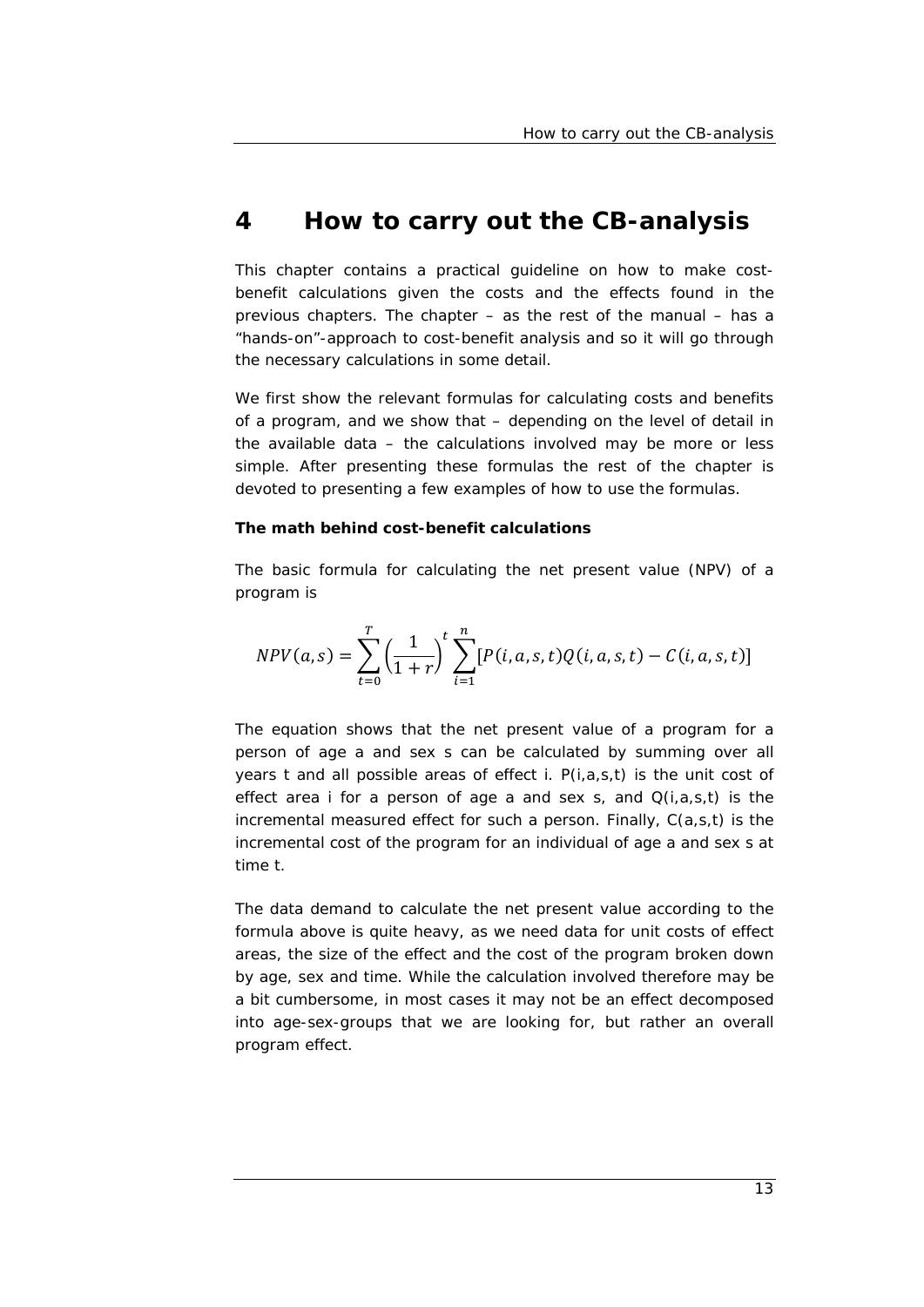In cases, where we just want to calculate the overall (average) effect of a program, the formula simplifies to

$$
NPV = \sum_{t=0}^{T} \left(\frac{1}{1+r}\right)^t \sum_{i=1}^{n} [P(i, t)Q(i, t) - C(t)]
$$

In this case all that is needed is the effect and unit cost of the different effect areas. The above formula is explained in more detail in *Example 1* below.

Suppose furthermore that the unit cost of the effect areas can be assumed to be constant over time<sup>7</sup>. Finally, let us also assume that all program costs are incurred before the effects of the program start to show. Then the formula simplifies even further to

$$
NPV(a,s) = \sum_{t=0}^{T} \left(\frac{1}{1+r}\right)^{t} \sum_{i=1}^{n} P(i)Q(i,t) - C
$$

Now, all we need information about is the overall program cost per individual, the unit benefit of the effect areas and the size of the effect in each area. The above formula is explained more detail in *Example 2* below.

#### **Example 1**

In order to use the formula above, data from the (*i,t*)-dimension is needed, where *i* is a number of different effect areas and *t* is a time variable.

For instance, let us say that our interest is a Crime Prevention program with different effect areas such as *public transfers*, *prisons* and *health care*. In order to introduce the numbers in tables below, two groups should be presented: 1) treatment group of people which have been through a crime prevention program, and 2) control group

 $<sup>7</sup>$  This is for example the case if the average cost of a prison day or the average cost of medical</sup> treatment can be said to be constant over time.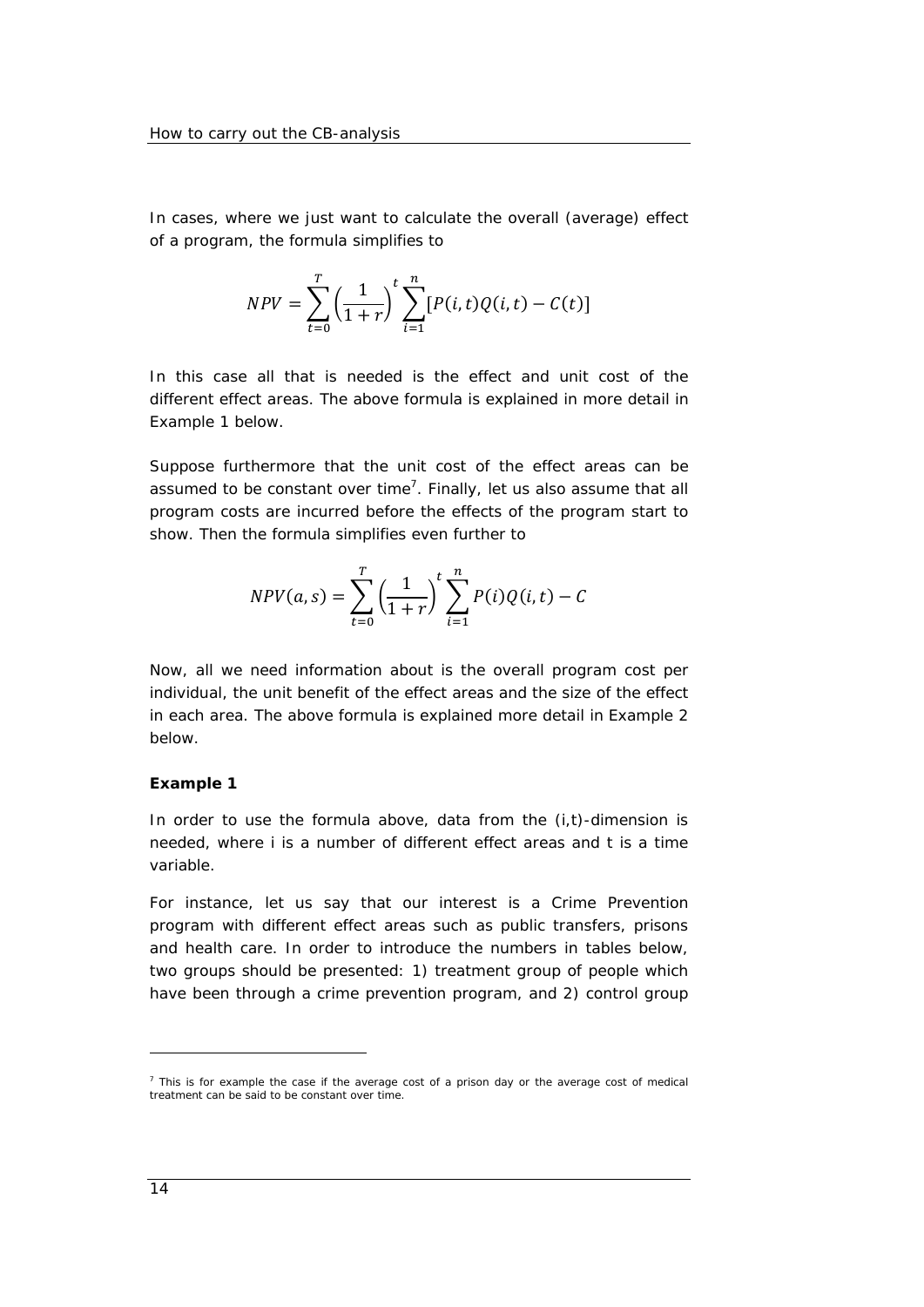of people that have not been through a crime prevention program.<sup>8</sup> The unit costs for different areas and across the different time periods are introduced in TABLE 4.1. Time period in this context means years after the initiation of the crime prevention program, that is year 0 is the initial year, year 1 the following year and so on. While the program in principle may have long lasting effects, data availability often restricts the numbers of years that can be analyzed.

Turning to TABLE 4.1, the numbers in the table should be thought of as "unit costs" for each of the areas. For "public transfers" this could equal the average amount paid out to transfer recipients, while the unit cost related to prison could be the average cost of a year in prison.

**TABLE 4.1 THE UNIT COSTS OF DIFFERENT EFFECT AREA FOR AN INDIVIDUAL (**€**)** 

|                 | INDIVIDUAL (E) |      |      |      |      |
|-----------------|----------------|------|------|------|------|
| P(i.t)          |                |      |      |      |      |
| Public transfer | 1000           | 1500 | 1300 | 1200 | 1700 |
| Prisons         | 100            | 200  | 300  | 300  | 300  |
| <b>Health</b>   | 500            | 400  | 400  | 300  | 200  |

Note: Numbers are only illustrative examples and do not refer to a particular program. Source: Example provided by CEBR.

To measure the effect, *Q(i,t),* we take the difference in value of 1) the average in the treatment group and 2) the average in the control group. For instance, the effect for public transfers at time 1 in TABLE 4.2 below is 0.02. This would for instance be the case if individuals from the treatment group have an 8 percent likelihood of receiving public transfers, and individuals from the control group have a 10 percent likelihood of receiving public transfers. The effect of the crime prevention program is then a drop of 0.02 (that is 2 percentage points) in the likelihood of receiving public transfers.

The measured effect for an effect area and different time is represented in the TABLE 4.2.

<sup>&</sup>lt;sup>8</sup> In a real life application of the formula, many other variables may be included. The three presented variables should only be thought of as illustrative examples.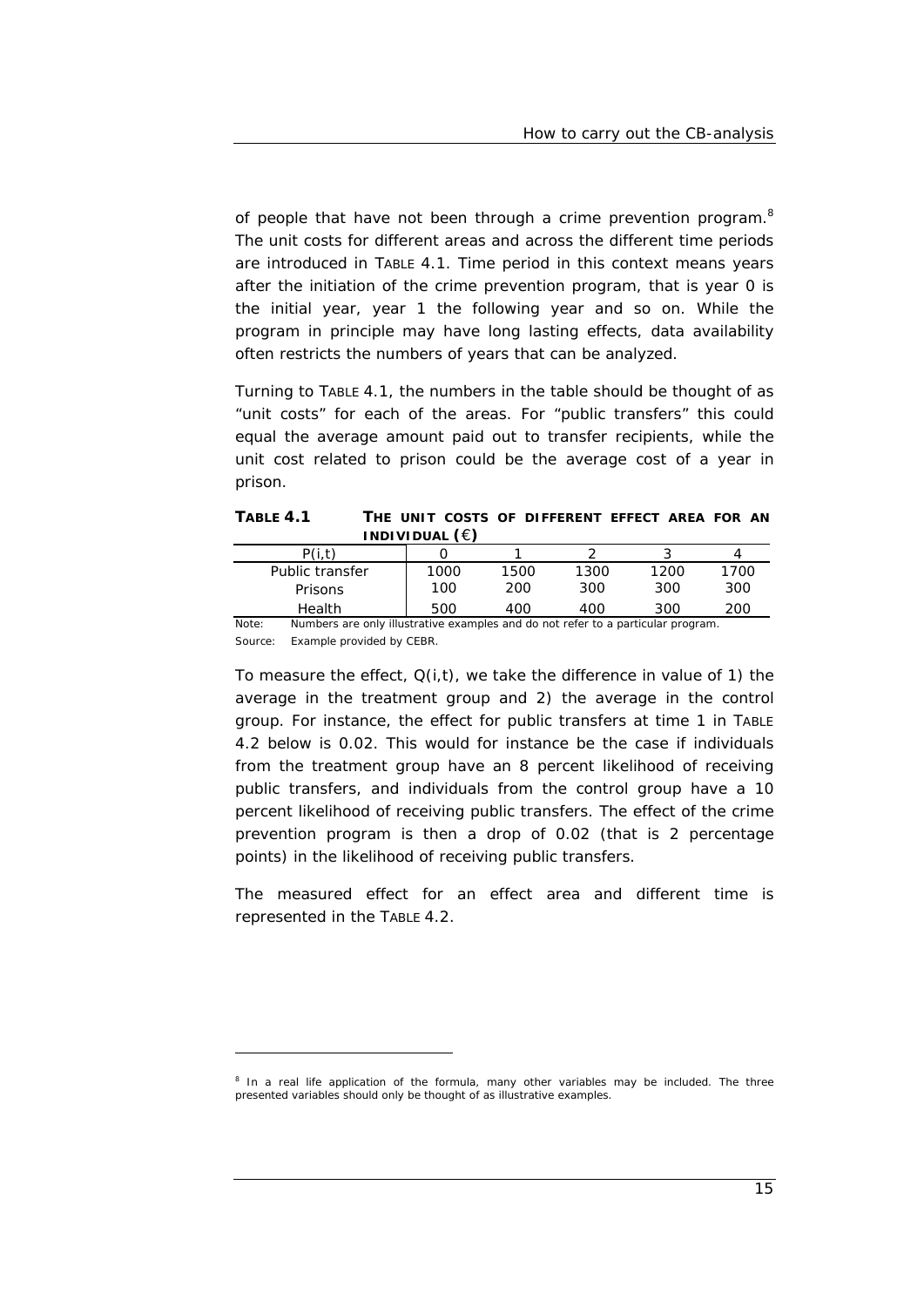| TABLE 4.2 | THE MEASURED EFFECT FOR AN EFFECT AREA AND |  |  |  |
|-----------|--------------------------------------------|--|--|--|
|           | DIFFERENT TIME FOR AN INDIVIDUAL           |  |  |  |

| Probability of receiving public transfers                                                                  | 0.02 | 0.05 |  |
|------------------------------------------------------------------------------------------------------------|------|------|--|
| Prison day                                                                                                 |      |      |  |
| Medical treatment                                                                                          |      |      |  |
| Numbers are only illustrative examples and do not refer to a particular program<br>$N \cap \{+ \cap \cdot$ |      |      |  |

Note: Numbers are only illustrative examples and do not refer to a particular program. Source: Example provided by CEBR.

The final part needed to calculate the net present value of the program is the cost profile of the program. This is illustrated in TABLE 4.3.

| TABLE 4.3 |                             |  | THE COST OF THE PROGRAM FOR AN EFFECT AREA AND |  |  |  |
|-----------|-----------------------------|--|------------------------------------------------|--|--|--|
|           | DIFFERENT TIME $(\epsilon)$ |  |                                                |  |  |  |
|           |                             |  |                                                |  |  |  |

*C(t)* 0 1 2 3 4 Program cost 5 000 2 000 1 000 0 0 Anm.: Number are only illustrative examples and do not refer to a particular program. Kilde: Example provided by CEBR.

Moreover, for our present example, let us assume that the interest rate (*r*) is equal to 3 per cent per annum.

The result of the cost-benefit calculation for *public transfers* should then be calculated by, firstly, multiplying *P("public transfer",0)* and *Q("public transfer",0)* and subtracting *C("public transfer",0)* and, secondly, summing for all periods while including the discounted rate  $\frac{1}{(1+0.03)^t}$  , where *t=0,1,2,3,4*.

Doing this calculation for all three areas yields the total net present value for each as shown in TABLE 4.4 below (after rounding to whole numbers):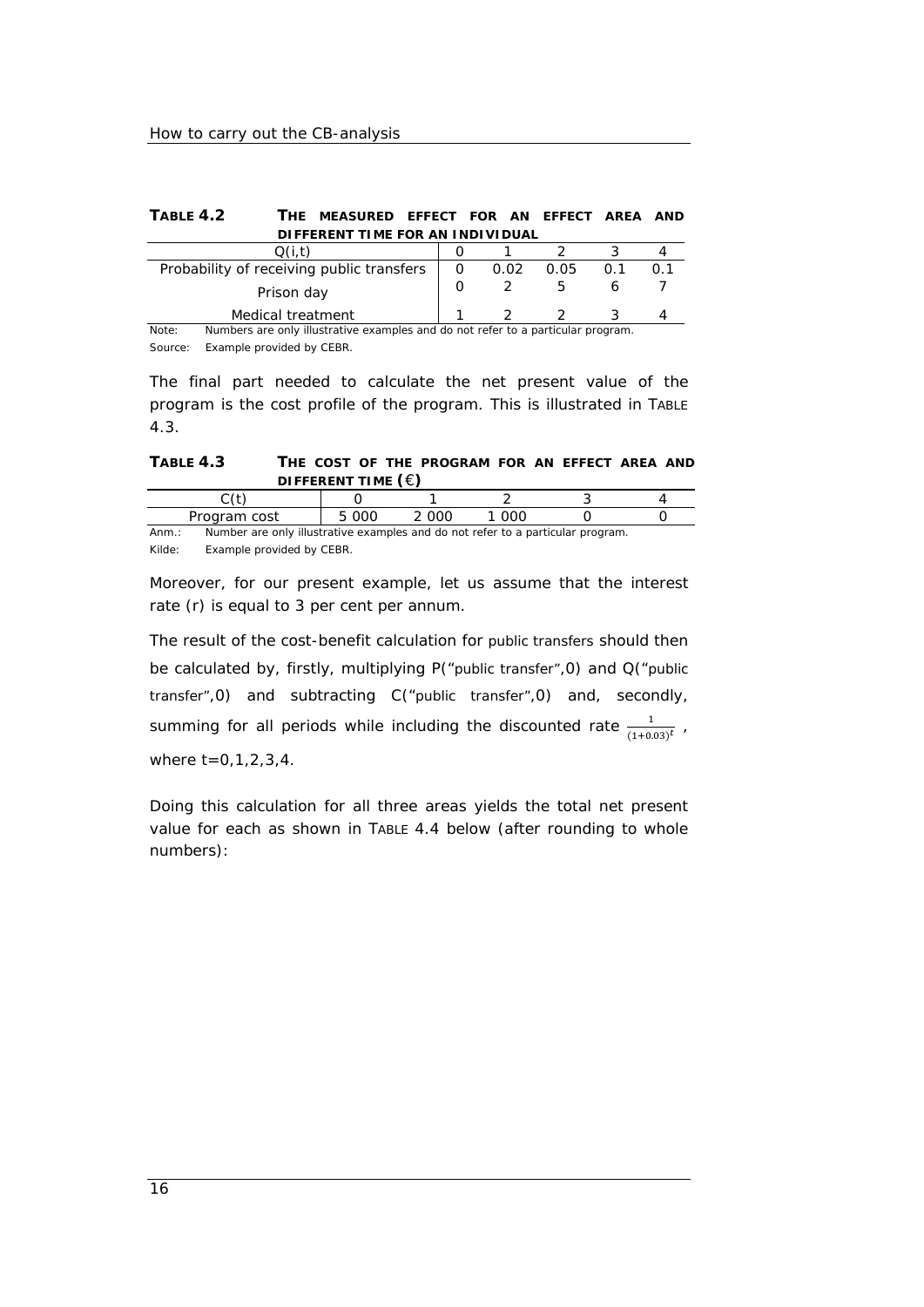| TABLE 4.4 | THE COST BENEFIT RESULTS FOR EACH EFFECT AREA |
|-----------|-----------------------------------------------|
|           | AND NPV (TOTAL) $(\epsilon)$                  |

|                  | .        |  |
|------------------|----------|--|
| Area             | Amount   |  |
| Public transfers | 351      |  |
| Prisons          | 5,315    |  |
| Health           | 3,565    |  |
| - Program cost   | $-7.884$ |  |
| TOTAL            | 1,347    |  |
|                  | .        |  |

Anm.: Number are only illustrative examples and do not refer to a particular program. Kilde: Example provided by CEBR.

In this case the calculation results in a positive net present value of 1,347 € with a positive effect for all the three included areas.

#### **Example 2**

In order to give an example based on the most simple formula introduced above, we still need data of the same dimension for the effect variables, i.e. the (*i,t*)-dimension, where *i* is an indicator for the specific effect areas and *t* is a time variable. For the sake of simplicity let us assume that these effects are the same as the ones given in TABLE 4.2 above.

In this case, however, the unit cost for each effect area is assumed to be constant over time, i.e. only a single value for this is needed. This means for example that overall numbers for public transfers can be used. If, say, there is a legal amount of public transfer to be paid out to each recipient, then the calculation can use this number rather than having to calculate averages over different populations. Also, an overall value of the cost of a prison year could be used a unit cost measure for prisons.

An example of these numbers is shown in TABLE 4.5.

#### **TABLE 4.5 THE UNIT COSTS OF DIFFERENT EFFECT AREA FOR AN INDIVIDUAL (**€**)**

|       | P(i)             |                                                                                 |
|-------|------------------|---------------------------------------------------------------------------------|
|       | Public transfers | 1400                                                                            |
|       | <b>Prisons</b>   | 250                                                                             |
|       | <b>Health</b>    | 350                                                                             |
| Ann.: |                  | Number are only illustrative examples and do not refer to a particular program. |

Kilde: Example provided by CEBR.

In the formula used for this example the cost of the program is also assumed to be incurred initially and can thus be simplified in a single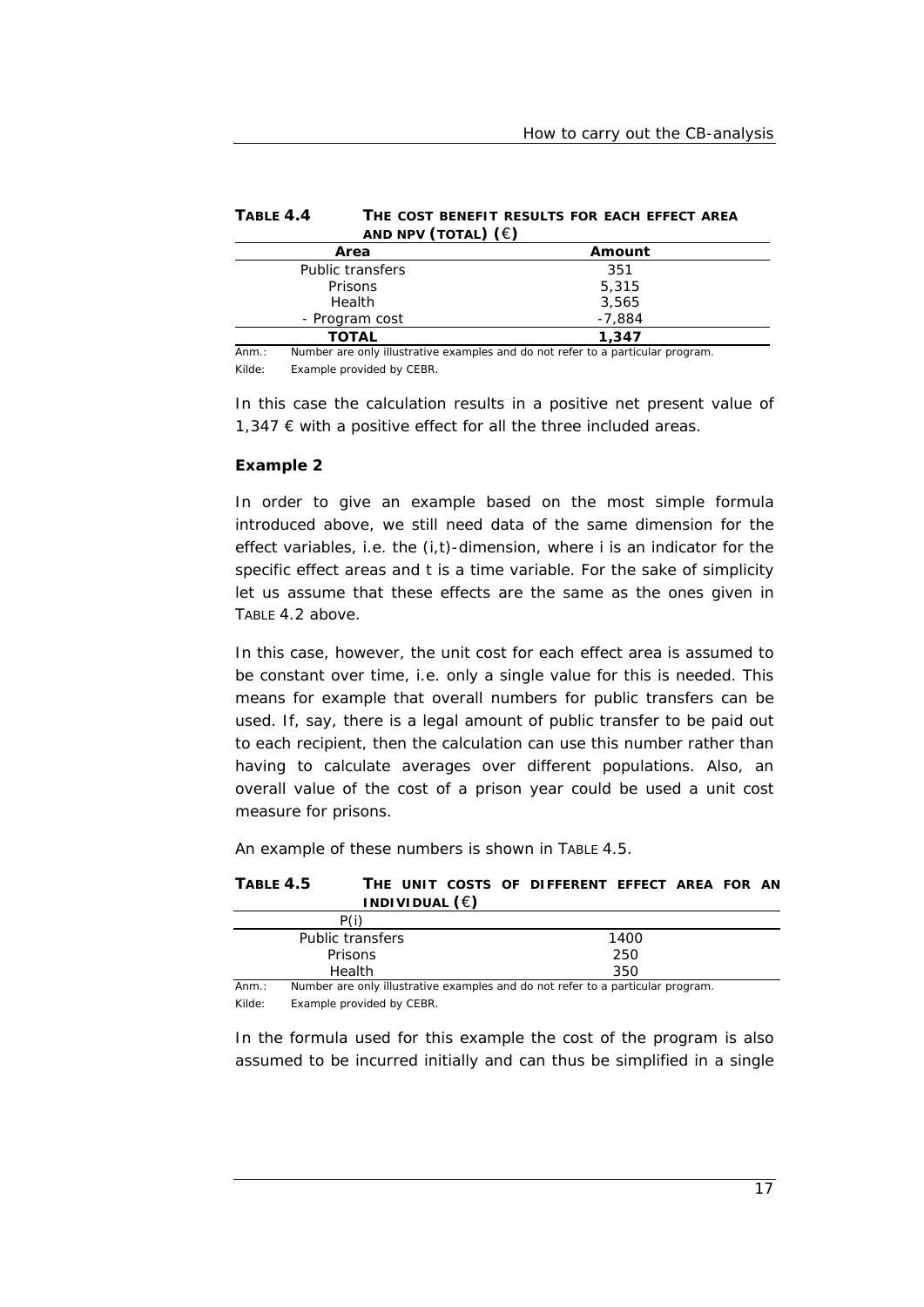number. In this case, let us assume that the incremental cost of the program equals 8,000 € per participant.

Using the formula above we arrive at the following result for the costbenefit calculation in this case. Here, the total surplus equals 831 € per person.

**TABLE 4.6 THE COST BENEFIT RESULTS FOR EACH EFFECT AREA** 

| AND NPV (TOTAL) $(\epsilon)$ |          |  |
|------------------------------|----------|--|
| Area                         | Amount   |  |
| Public transportation        | 346      |  |
| Prisons                      | 4,591    |  |
| Health                       | 3,894    |  |
| - Program cost               | $-8,000$ |  |
| TOTAL                        | 831      |  |

Anm.: Number are only illustrative examples and do not refer to a particular program. Kilde: Example provided by CEBR.

Summing up, the formulas and examples in this chapter have shown how to carry out a cost-benefit-analysis, what types of data are needed as well as two different approaches to the calculations. The examples also show how to calculate the effect for each area separately as emphasized by Aos et al. (2004): "The effect sizes is the degree to which a program has been shown to change an outcome of program participants relative to a comparison group – are calculated, where possible, for each program" (S. Aos, R. Lieb, J. Mayfield, M. Miller, A. Pennucci, 2004). Section 7.2 in the appendices contains an overview of actual cost-benefit-analysis of crime prevention programs.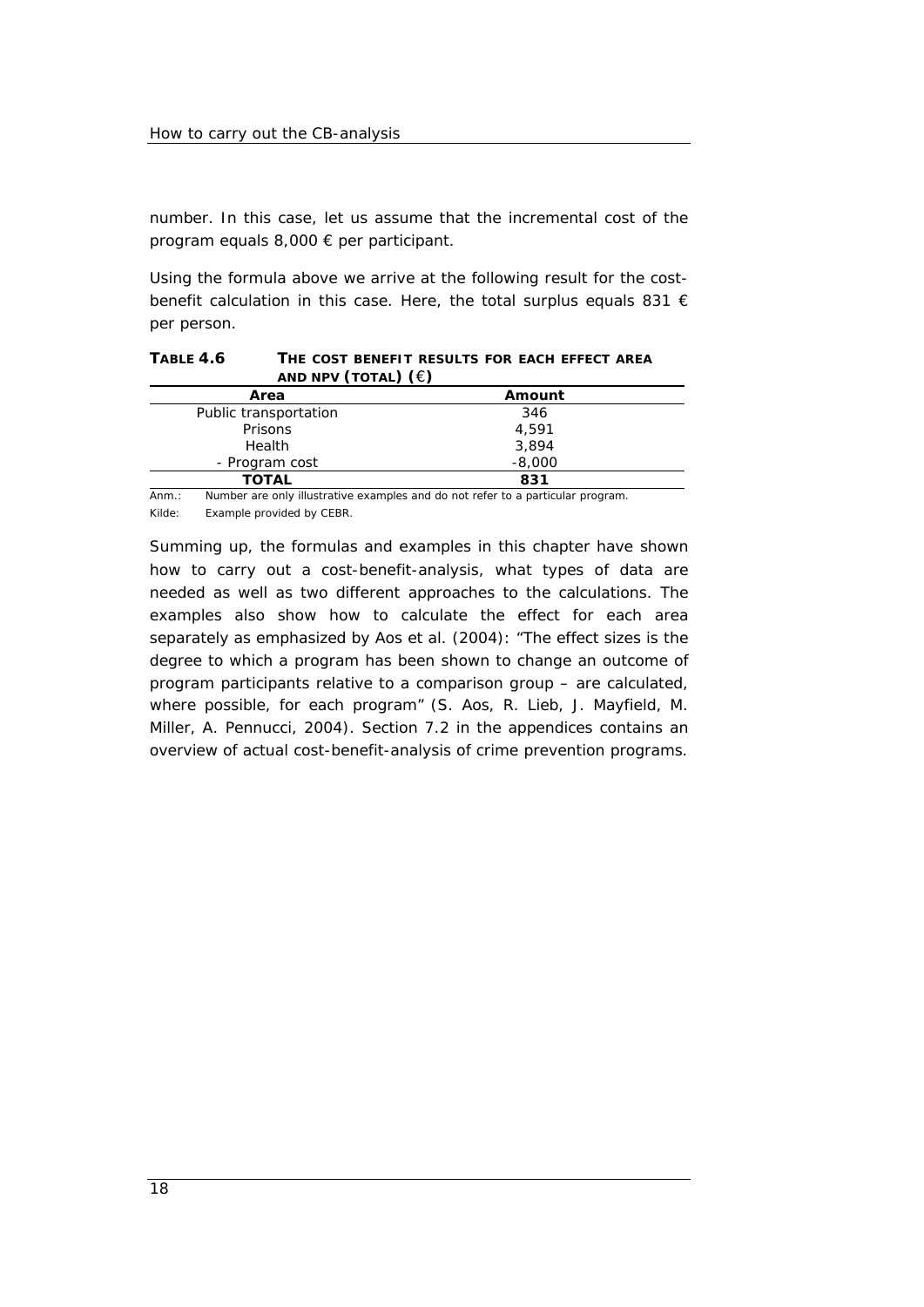# **5 Conclusion and discussion**

This note has described in detail how to find the relevant data for the effects and costs of a program and how to use these data to carry out a cost-benefit analysis.

## **Advantages of using cost-benefit analyses**

The main advantage of using cost-benefit analysis is that it results in a single number that answers the question of whether the program is economically worthwhile. This single number has an intuitive appeal and may be used as an important argument when deciding which specific programs to implement.

There are also other advantages of using CB-analysis, for instance it can be carried out at many different levels such as local, regional, national or even international level. It also provides a clear indication of the net cost-benefit of a specific area or regulation by helping to justify decisions at different levels. A CB-analysis simplifies complex concepts and processes and it is more readily accepted by society than any other economic evaluation methods.<sup>9</sup>

## **Limitations and pitfalls**

There are some disadvantages of using CB-analysis as well. For instance, it can be difficult to find out the exact discount rate of future costs and benefits, as well as indirect impacts. Also the analysis could take more time to complete than expected and become a timeconsuming and expensive process. Moreover, the CB-analysis does not usually consider questions of justice with respect to how costs and benefits are distributed across various groups, as well as the source of the costs and benefits.<sup>10</sup>

More specifically, regarding the all crime-costing studies, especially in the (K. E. McCollister, M. T. French, H. Fang, 2010)-article, it is mentioned that there also could be some limitations in quantifying the actual number of offenses for crimes (i.e. drug law violations and

<sup>&</sup>lt;sup>9</sup> Source: http://www.hd.gov/HDdotGov/detail.jsp?ContentID=297

<sup>10</sup> Source: http://www.hd.gov/HDdotGov/detail.jsp?ContentID=297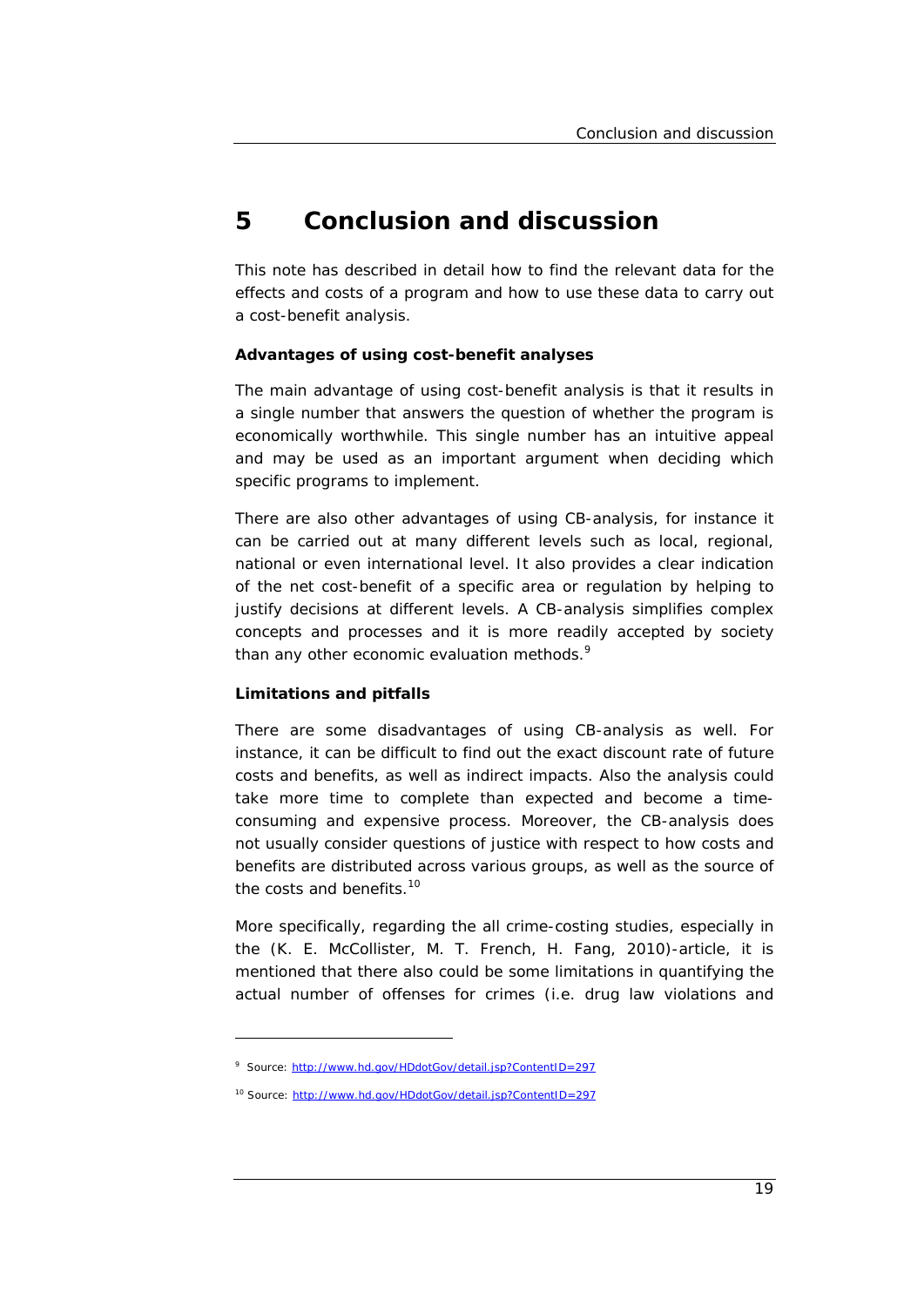Conclusion and discussion

prostitution, etc.) and their consequent exclusion from the CBanalysis. One more limitation is the exclusion of some important variables from the estimates presented in their article such as the costs of psychological injury.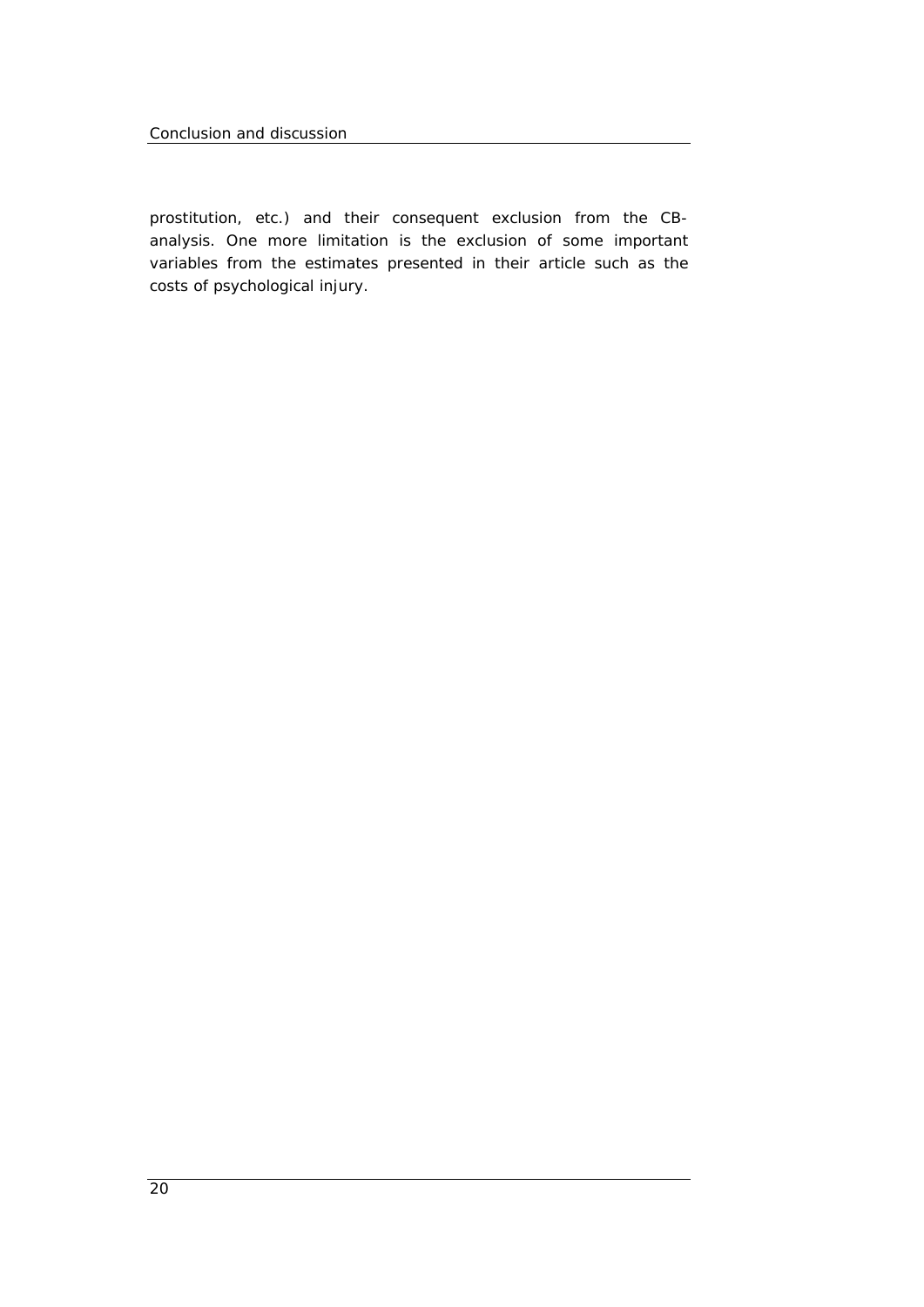# **6 Bibliography**

- A. S. Rajkumar, M. T. French. (1997). Drug Abuse, Crime Costs, and the Economic Benefits of Treatment.
- B. Gharaibeh, H. Rajan, J. M. Chang. (2009). A Quantitative Cost/Benefit Analysis for Dynamic Updating. *ICSE*. Hentet fra http://archives.cs.iastate.edu/documents/disk0/00/00/06/23/0 0000623-00/Gharaibeh-Rajan-Chang09.pdf
- Chisholm, J. (2000). Benefit-Cost Analysis and Crime Prevention. Hentet fra http://www.aic.gov.au/documents/9/D/4/%7B9D4E07CA-74FF-4F35-9C31-71504330BD00%7Dti147.pdf
- Cowen, T. (1998). Using Cost-Benefit Analysis to Review Regulation. *Department of Economics, George Mason University, Fairfax, VA 22030, Draft*. Hentet fra http://www.gmu.edu/centers/publicchoice/faculty%20pages/T yler/Cowen%20on%20cost%20benefit.pdf
- D. L. Olds, J. Eckenrode, Ch. R. Henderson, H. Kitzman, J. Powers, R. Cole, K. Sidora, P. Morris, L. M. Pettitt, D. Luckey. (u.d.). Long-Term Effects of Home Visitation on Maternal Life Course and Child Abuse and Neglect: Fifteen-Year Follow-Up of a Randomized Trial. Hentet fra http://www.columbia.edu/cu/psychology/courses/3615/Readin gs/JAMA\_1997\_Olds.pdf
- J. Cox, R. Cook. (u.d.). Intensive Alternative to Custody Employment Mentoring service – Cost Benefit Analysis and Qualitative Evaluation. *New Economy*.
- K. E. McCollister, M. T. French, H. Fang. (2010). The Cost of Crime to Society: New Crime-Specific Estimates for Policy and Program Evaluation. The Hentet France of the France of the Hentet of the Transfer of the Transfer of the Transfer of the Transfer of the Transfer of the Transfer of the Transfer of the Transfer of the Transfer of the Transfer of t http://www.ncbi.nlm.nih.gov/pmc/articles/PMC2835847/
- L. N. Masse, W. S. Barnett. (u.d.). A Benefit Cost Analysis of the Abecedarian Early Childhood Intervention. Hentet fra http://nieer.org/resources/research/AbecedarianStudy.pdf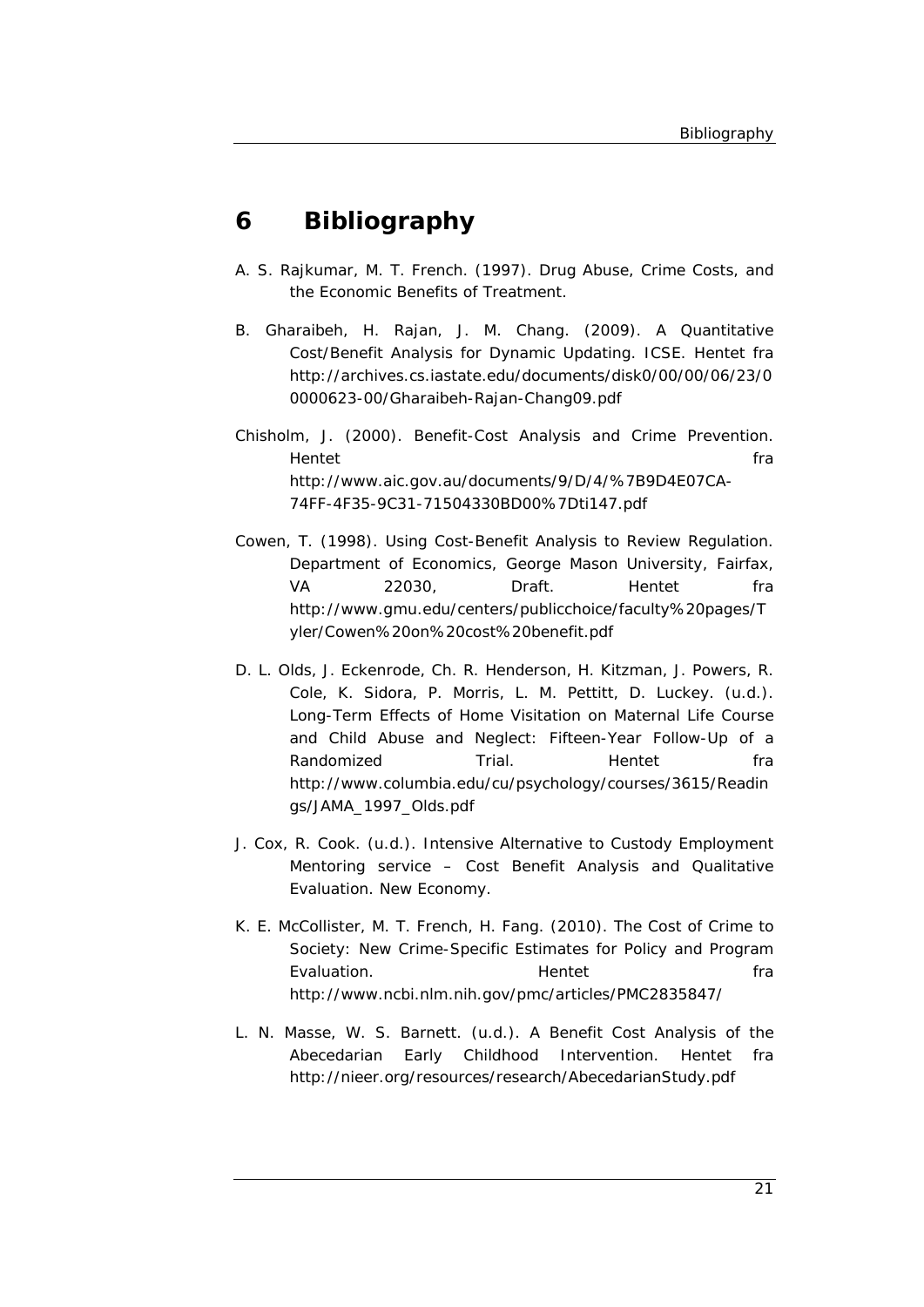- M. Lambur, R. Rajgopal, E. Lewis, R. H. Cox, M. Ellerbrock. (u.d.). Applying Cost Benefit Analysis to Nutrition Education Programs: Focus on the Virginia Expanded Food and Nutrition Education Program. *Virginia Tech*, 490-403. Hentet fra http://pubs.ext.vt.edu/490/490-403/490-403.html
- M. T. Frencha, K. E McCollister, S. Sacks, K. McKendrick, G. D. Leon. (2002). Benefit–cost analysis of a modified therapeutic community for mentally ill chemical abusers. Hentet fra http://www.sciencedirect.com/science/article/pii/S0149718902 00006X#
- M.A. Cohen, R.T. Rust, S. Steen, S.T. Tidd. (2004). Willingness-to-pay for crime control programs. Criminology. Hentet fra http://onlinelibrary.wiley.com/store/10.1111/j.1745- 9125.2004.tb00514.x/asset/j.1745- 9125.2004.tb00514.x.pdf?v=1&t=h9rk6ac0&s=b681b33f4d44 76eb6454028d73ce26458b87fb28
- McMahon, B. (u.d.). Cost justification strategies for an EMIS implementation. Part II: quantitative elements of a cost benefit analysis for an EMIS implementation. *KNOWLEDGE MANAGEMENT INNOVATIONS, LTD*. Hentet fra http://www.kminnovations.com/whitepapers/ehs-softwarecost-justification-2/page-1.aspx
- Ms. Kaye Stevens, Ass. Prof. Patricia Rogers, Dr. Jonathan Boymal. (2008). Evaluation of the stronger families and communities strategy. Qualitative cost benefit analysis. *RMI University Circle*.
- Omura, M. (2004). Cost-benefit analysis revisited: is it a usefull tool for sustainable development? *Kobe University Economic Review 50*. Hentet fra http://www.econ.kobeu.ac.jp/doc/seminar/ER/files/445.pdf
- R. Donato, M. Shanahan. (1999). The Economics of Implementing Intensive In-prison Sex-offender Treatment Programs. Hentet fra

http://www.hawaii.edu/hivandaids/Economics%20of%20Imple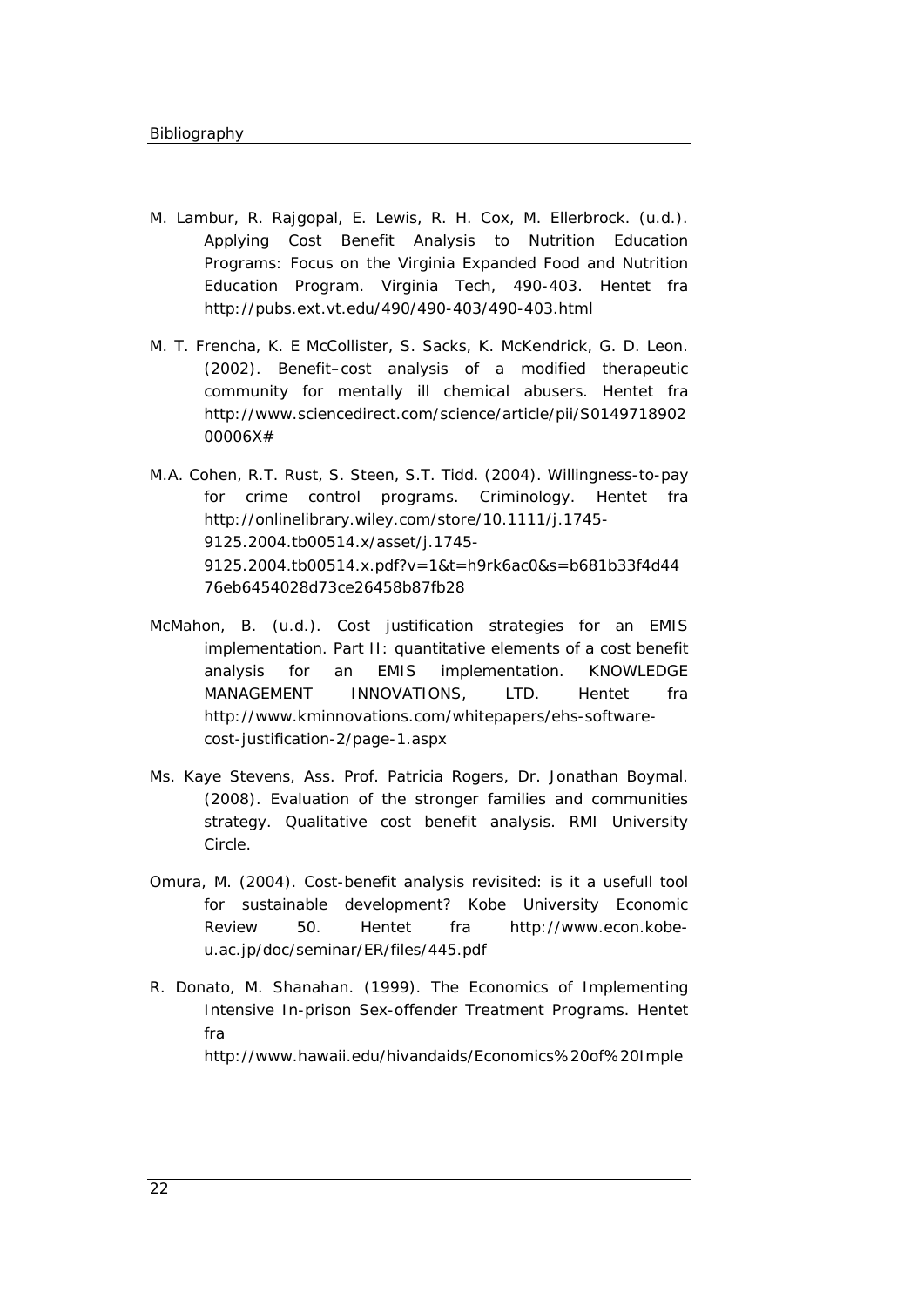menting%20Intensive%20In%20Prison%20Sex-Offender%20Treatment%20Programs.pdf

- R. Donato, M. Shanahan, R. Higgins. (1999). A cost-benefit analysis of child sex-offender treatment programs for male offenders in correctional services. Hentet fra http://www.criminologyresearchcouncil.gov.au/reports/23-96- 7.pdf
- Reh, F. J. (u.d.). *Cost Benefit Analysis*. Hentet fra About.com Guide: http://management.about.com/cs/money/a/CostBenefit.htm
- S. Aos, P. Phipps, R. Barnoski, R. Lieb. (2001). The comparative costs and benefits of programs to reduce crime. Hentet fra http://www.wsipp.wa.gov/rptfiles/costbenefit.pdf
- S. Aos, R. Lieb, J. Mayfield, M. Miller, A. Pennucci. (2004). Benefits and Costs of Prevention and Early Intervention Programs for Youth. Technical Appendix. *Washington State Institute for Public Policy*.
- T. R. Miller, M. A. Cohen, S. B. Rossman. (1993). Victim Costs Of Violent Crime And Resulting Injuries. Hentet fra http://www.npaihb.org/images/epicenter\_docs/injurypreventio n/Motor/VictimCostsOfViolentCrimeAndResultingInjuries.pdf
- T.R. Miller, M.A. Cohen, B. Wiersema. (1996). Victim Costs and Consequences: A new Look, National Institute of Justice Research **Report.** Hentet fra https://www.ncjrs.gov/pdffiles/victcost.pdf
- Wolcher, L. E. (u.d.). Senseless Kindness:The Politics of Cost Benefit Analysis. *Charles I. Stone Professor of Law, University of Washington School of Law*. Hentet fra http://depts.washington.edu/econlaw/pdf/Wolcher.pdf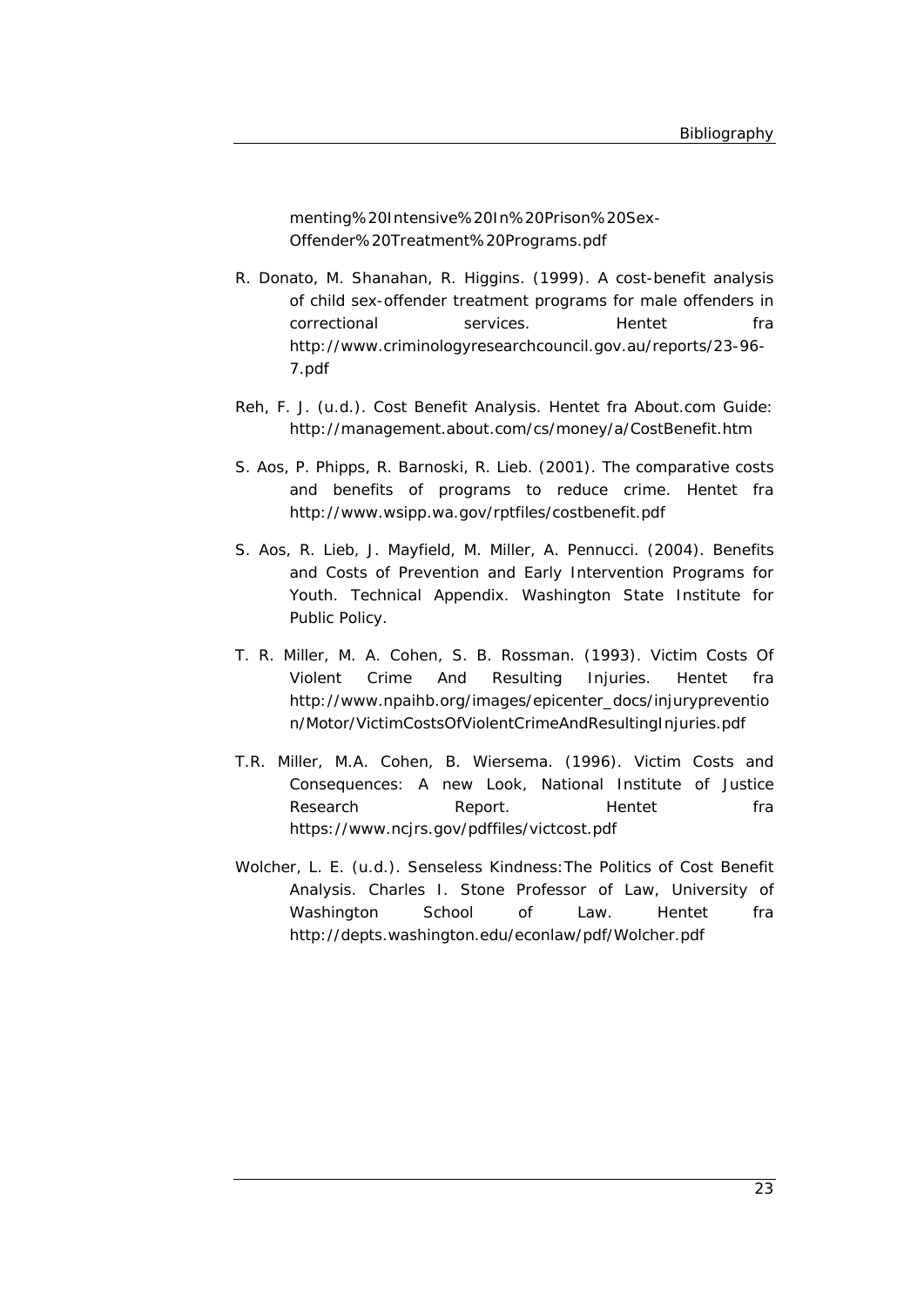$\Gamma$ 

# **7 Appendices**

# **7.1 What should (not) be included in the CB-analysis?**   $\overline{\phantom{a}}$

| The cost/benefit               | Comments for inclusion/non-inclusion in the analysis                                                                                                                                                                                                                                                                          |
|--------------------------------|-------------------------------------------------------------------------------------------------------------------------------------------------------------------------------------------------------------------------------------------------------------------------------------------------------------------------------|
| Sunk costs                     | Sunk costs - costs that have already been incurred and<br>cannot be recovered. These costs should not be included in<br>the analysis because they are the results of past decisions<br>and these decisions of different (alternative) funding should<br>not be accepted and included into the CB-analyses                     |
| Capital and operating<br>costs | All costs associated with the decision flow should be included<br>in the cost-benefit analysis, and it does not matter whether it<br>is capital or operating costs, or operating or non-recurring<br>costs.                                                                                                                   |
| Amortization/<br>depreciation  | Amortization/depreciation is the accounting term which refers<br>to the real value of annual losses on the physical assets used<br>in the programs. Depreciation has no direct economic effect<br>(i.e., does not result in cash settlement/flow) and therefore<br>should not be included in the cost-benefit analysis.       |
| <b>Financial transactions</b>  | Financial transaction costs, such as interest rates, are usually<br>not included in the cost-benefit analysis. This is because the<br>cost-benefit analysis is not concerned with the reallocation of<br>funds, but rather with the increase/decrease in the supply of<br>resources (decision outcome) for the whole economy. |
| Unforeseen costs               | In cases where the uncertain costs/benefits are part of the<br>expected decision costs or benefits, they should be included in<br>the cost benefit analysis.                                                                                                                                                                  |
| Taxes                          | Values net of taxes, e.g. excluding the value added tax (VAT),<br>and other indirect taxes should be used in the Cost-benefit<br>analysis.                                                                                                                                                                                    |
| Deadweight loss                | Deadweight loss (sometimes called Excess Burden) is a public<br>social welfare loss (expense) resulting from policies or other<br>actions that do not generate the benefits. This is primarily                                                                                                                                |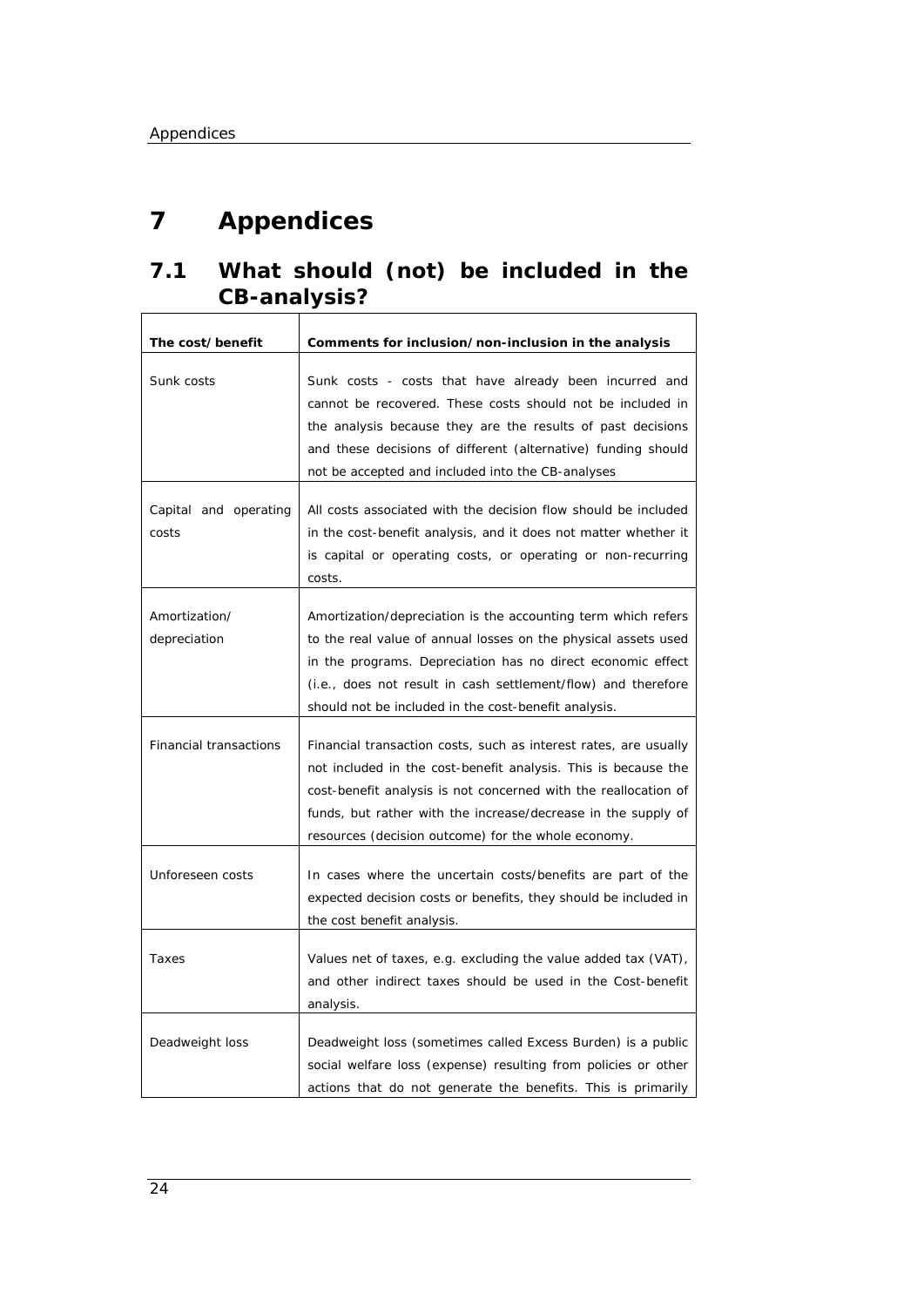|                   | due to a tax or a regulatory input.                                |  |  |  |  |  |
|-------------------|--------------------------------------------------------------------|--|--|--|--|--|
|                   | In order to include this variable into CB-analysis, deadweight     |  |  |  |  |  |
|                   | loss (expense) should be evaluated in each case.                   |  |  |  |  |  |
|                   |                                                                    |  |  |  |  |  |
| Externalities     | A decision may have positive or negative effects for those         |  |  |  |  |  |
|                   | people who are not directly linked to it (this is especially true  |  |  |  |  |  |
|                   | for environmental and health-related decisions). External          |  |  |  |  |  |
|                   | impacts in a cost-benefit analysis should be considered in         |  |  |  |  |  |
|                   | each individual case. As a general rule, the external effects      |  |  |  |  |  |
|                   | should be included in the analysis if it can be quantified and is  |  |  |  |  |  |
|                   | significant enough to influence the decision on the optimal        |  |  |  |  |  |
|                   | alternative. All external exposure assessment assumptions          |  |  |  |  |  |
|                   | must be well explained and justified. External effects, which      |  |  |  |  |  |
|                   | may not be quantifiable, must at least be identified and           |  |  |  |  |  |
|                   | explained.                                                         |  |  |  |  |  |
|                   |                                                                    |  |  |  |  |  |
| Transfer payments | Transfer payments are "unidirectional" payments that are not       |  |  |  |  |  |
|                   | in exchange for goods or services. These "unidirectional"          |  |  |  |  |  |
|                   | payments include social security benefits, retirement and          |  |  |  |  |  |
|                   | disability pensions, student grants, unemployment benefits,        |  |  |  |  |  |
|                   | etc. These payments should not be included in the cost-            |  |  |  |  |  |
|                   | benefit analysis, since they only affect the public welfare        |  |  |  |  |  |
|                   | redistribution, but do not affect the cost/benefit calculation for |  |  |  |  |  |
|                   | the whole economy. In an overall overview of costs and             |  |  |  |  |  |
|                   | benefits these may be included to show the separate effect on      |  |  |  |  |  |
|                   | the private and the public sector. However, when calculating       |  |  |  |  |  |
|                   | the total effect to society of a particular program, the gain for  |  |  |  |  |  |
|                   | the public sector in terms of decreased expenditures on public     |  |  |  |  |  |
|                   | transfers will be exactly outweighed by the loss for the private   |  |  |  |  |  |
|                   | sector, thus resulting in a zero total effect.                     |  |  |  |  |  |

# **7.2 Literature overview**

The relevant literature is listed in this section.

## **1. "The comparative costs and benefits of programs to reduce crime"**

Written by Steve Aos, Polly Phipps, Robert Barnoski, Roxanne Lieb in May 2001.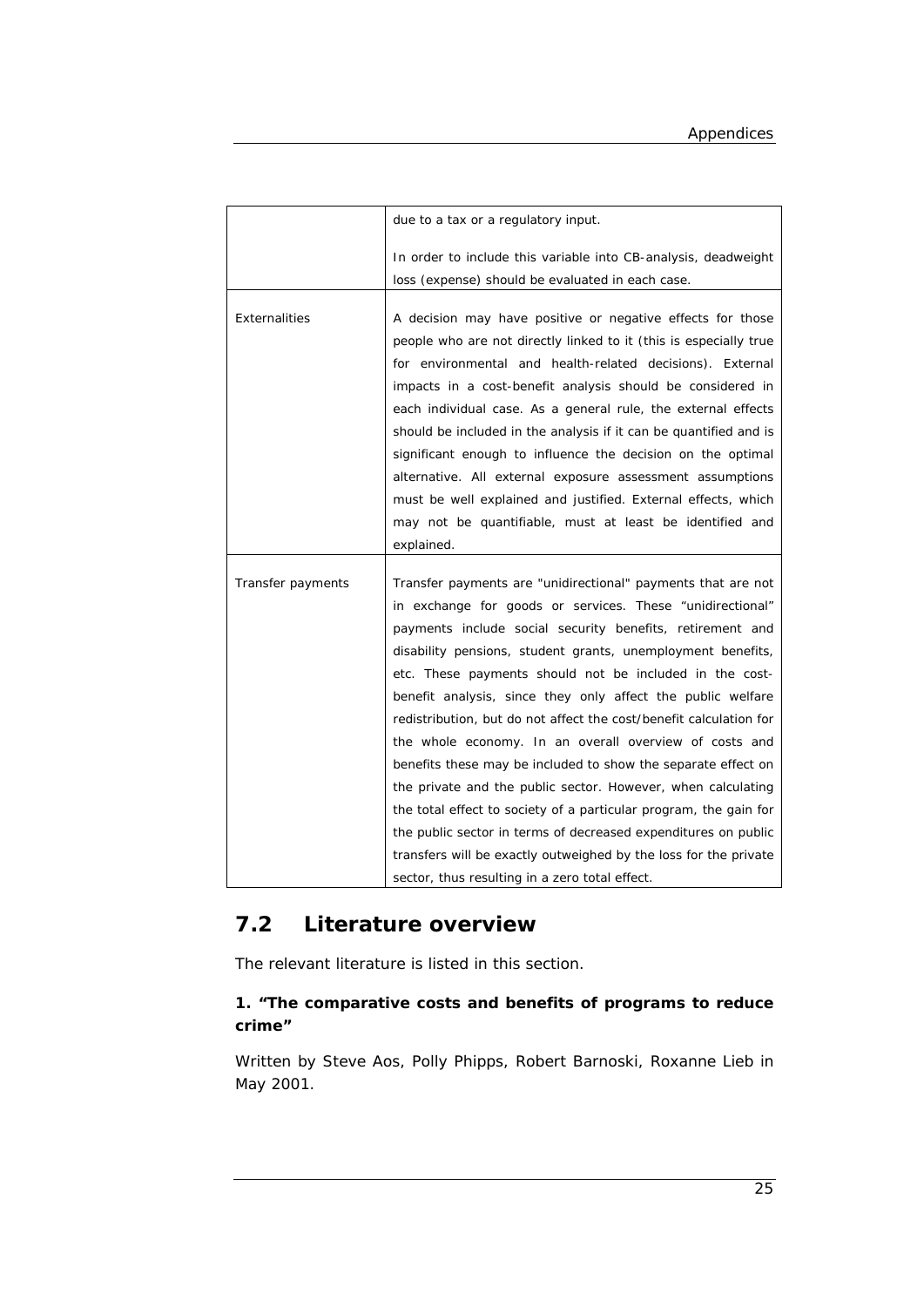#### **Link to the article:** http://www.wsipp.wa.gov/rptfiles/costbenefit.pdf

They analyze basic four areas:

- Early Childhood Programs;
- Middle Childhood and Adolescent (Non-Juvenile Offender) Programs;
- Juvenile Offender Programs; and
- Adult Offender Programs

| Areas                          | Programs                                                                                                                                                                                                                 | Data                                       | <b>Findings</b>                                                                                                                                                                                                                                                                                                                                                                                                                                                                                                                                                                                                                                                                                                                                                                                                            |
|--------------------------------|--------------------------------------------------------------------------------------------------------------------------------------------------------------------------------------------------------------------------|--------------------------------------------|----------------------------------------------------------------------------------------------------------------------------------------------------------------------------------------------------------------------------------------------------------------------------------------------------------------------------------------------------------------------------------------------------------------------------------------------------------------------------------------------------------------------------------------------------------------------------------------------------------------------------------------------------------------------------------------------------------------------------------------------------------------------------------------------------------------------------|
| Early<br>Childhood<br>Programs | For their cost-benefit<br>analysis, the Institute<br>identified two types of<br>prevention programs<br>for early childhood:<br>1) Nurse Home<br>Visitation<br>2) Early Childhood<br>Education for<br>Disadvantaged Youth | Washington<br>State<br>Auditor's<br>Office | 1) The evaluation research<br>studies that have examined the<br>nurse home visitation program<br>show that it can be expected to<br>reduce the subsequent criminal<br>activity of participants. Both the<br>mothers that received the<br>program and their youth had<br>lower criminal outcomes than<br>those not receiving the program<br>in a fifteen-year follow-up<br>evaluation.<br>2) The early childhood<br>education does not break even<br>with taxpayers when only the<br>taxpayer savings associated<br>with lower future criminality are<br>considered: the net present<br>value is -\$4,754. Adding the<br>benefits that accrue to crime<br>victims with reduced future<br>criminality, however, increases<br>the expected net present value<br>to a positive \$6,972 per<br>participant, which is equivalent |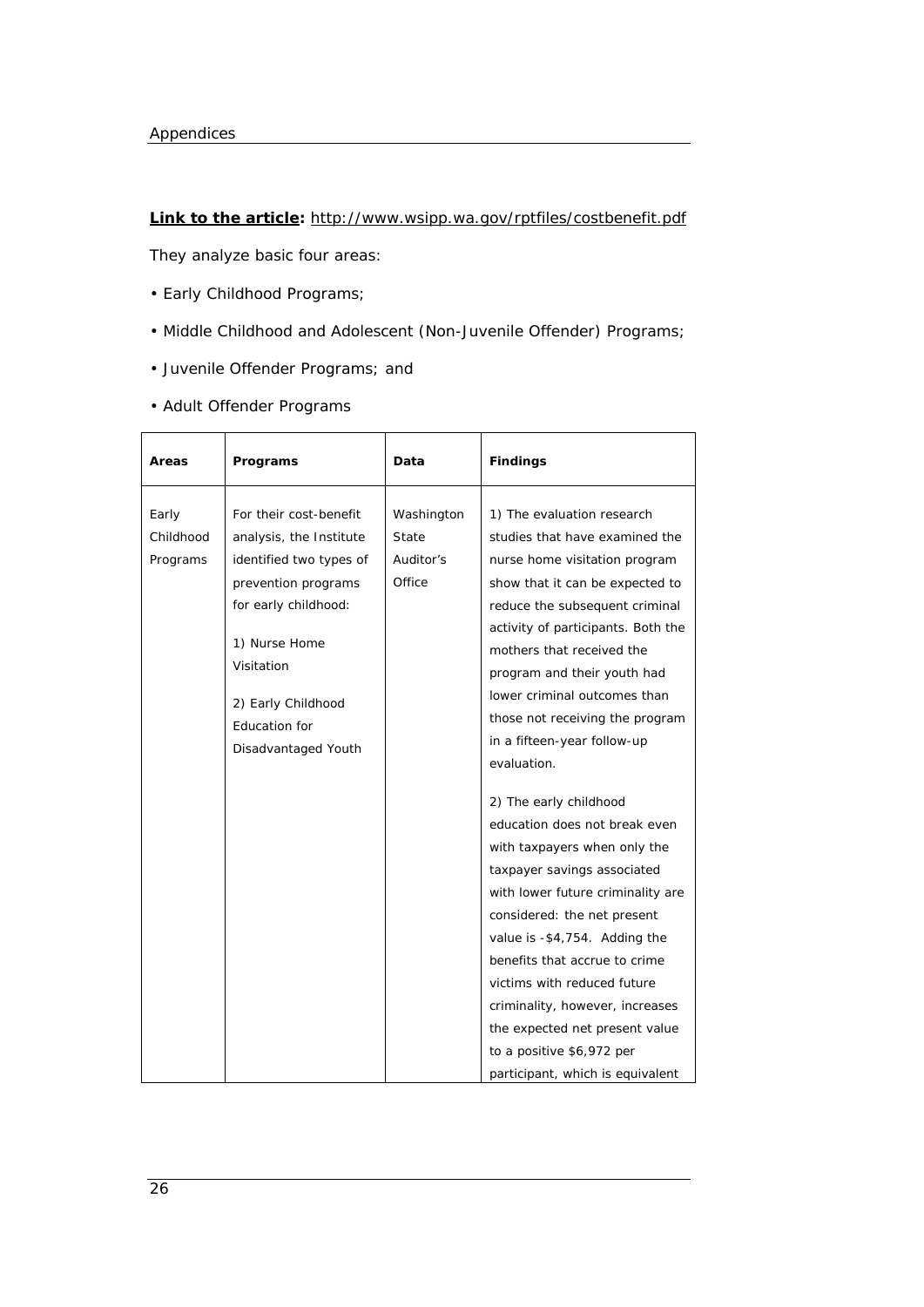|                                                                                        |                                                                                                                                                                                              |                                            | to a benefit-to-cost ratio of<br>\$1.78 for every dollar spent.                                                                                                                                                                                                                                                                                                                                                                                                                                                                                                                                                                                                                                                                                                                                                                                                                                                                                                                                                                                                                                          |
|----------------------------------------------------------------------------------------|----------------------------------------------------------------------------------------------------------------------------------------------------------------------------------------------|--------------------------------------------|----------------------------------------------------------------------------------------------------------------------------------------------------------------------------------------------------------------------------------------------------------------------------------------------------------------------------------------------------------------------------------------------------------------------------------------------------------------------------------------------------------------------------------------------------------------------------------------------------------------------------------------------------------------------------------------------------------------------------------------------------------------------------------------------------------------------------------------------------------------------------------------------------------------------------------------------------------------------------------------------------------------------------------------------------------------------------------------------------------|
| Middle<br>Childhood<br>and<br>Adolescent<br>(Non-<br>Juvenile<br>Offender)<br>Programs | 1) Seattle Social<br>Development Project<br>(SSDP)<br>2) Quantum<br>Opportunities Program<br>(QOP)<br>3) Mentoring<br>4) National Job Corps<br>5) The Job Training<br>Partnership Act (JTPA) | Washington<br>State<br>Auditor's<br>Office | 1) An average effect size of<br>about -. 13 for basic crime<br>outcomes. Based on the<br>Institute's estimates, a typical<br>average cost per SSDP<br>participant is about \$4,355.<br>Overall, taxpayers roughly<br>break-even for this investment:<br>the taxpayer-only net present<br>value is -\$456<br>2) An effect size of about -.31<br>for basic crime outcomes. The<br>program is expensive. Overall,<br>from the taxpayer's<br>perspective, the substantial up-<br>front program costs are not<br>recovered by the reduction in<br>criminal justice system costs<br>stemming from the lower crime<br>rates: the taxpayer-only net<br>present value is -\$8,855.<br>3) An effect size of about -.04<br>for basic crime outcomes. Based<br>on the Institute's estimates, a<br>typical average cost per<br>mentoring participant is about<br>\$1,054, although this figure<br>apparently does not include the<br>often-substantial costs of<br>volunteer time on the part of<br>the mentor-a defect in the<br>evaluation evidence on<br>mentoring. Overall, taxpayers<br>just break-even for this |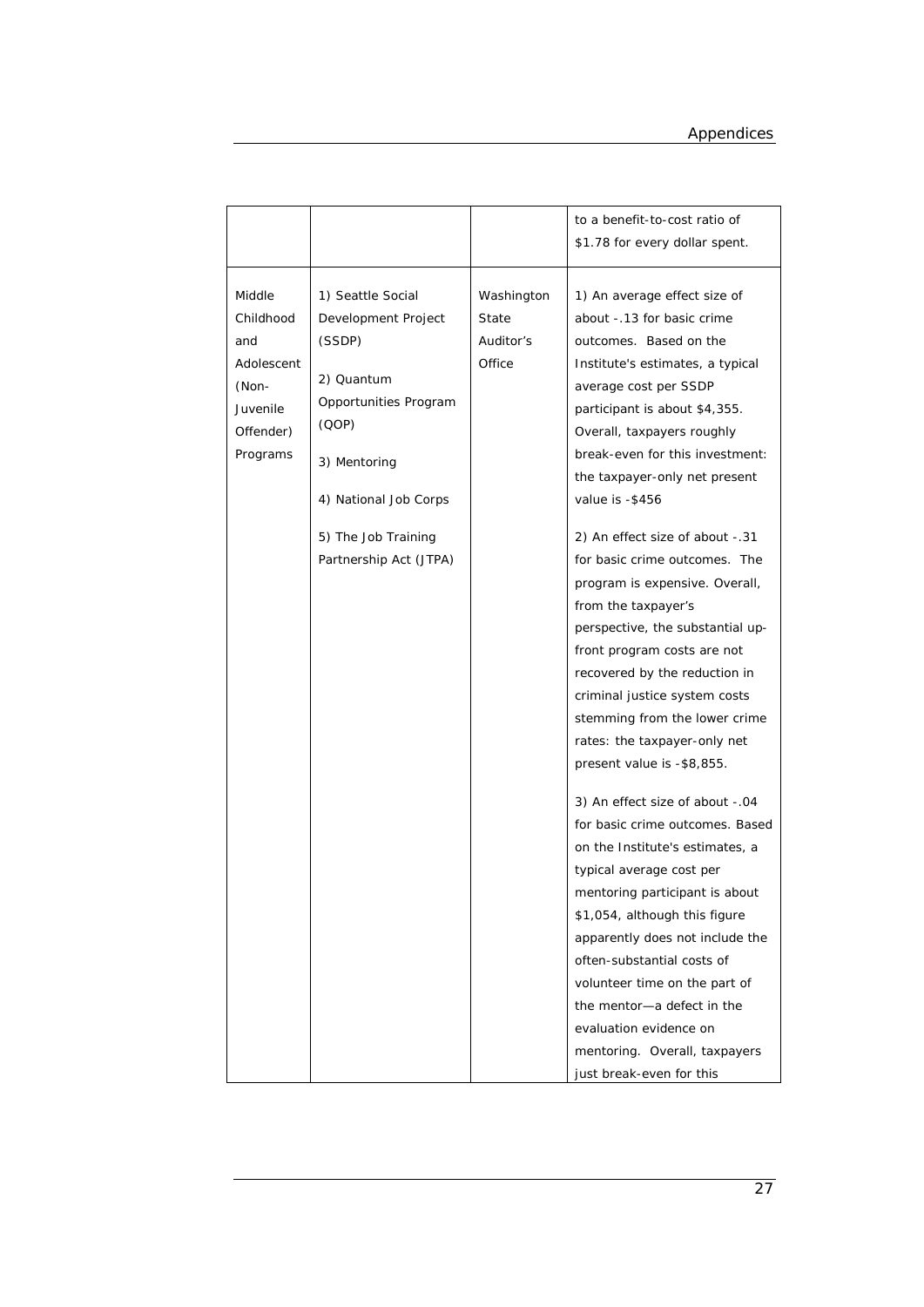|                                  |                                                                                                                                                                                                                                                |                                            | investment: the taxpayer-only<br>net present value is \$225.<br>4) An average effect size of<br>about -.08 for basic recidivism.<br>Based on the Institute's<br>estimates, a typical average<br>cost per Job Corps participant is<br>about \$6,123. Overall,<br>taxpayers do not recover this<br>cost in subsequent criminal<br>justice cost savings for each<br>program participant: the<br>taxpayer net present value is -<br>\$3,818.<br>5) The average effect size was<br>+.10 for basic crime rates,<br>meaning recidivism rates were, |
|----------------------------------|------------------------------------------------------------------------------------------------------------------------------------------------------------------------------------------------------------------------------------------------|--------------------------------------------|---------------------------------------------------------------------------------------------------------------------------------------------------------------------------------------------------------------------------------------------------------------------------------------------------------------------------------------------------------------------------------------------------------------------------------------------------------------------------------------------------------------------------------------------|
|                                  |                                                                                                                                                                                                                                                |                                            | on average, higher for the<br>youthful JTPA participants than<br>for a randomly assigned control<br>group.                                                                                                                                                                                                                                                                                                                                                                                                                                  |
| Juvenile<br>Offender<br>Programs | Specific "Off the Shelf"<br><u>Programs:</u><br>1) Multi-Systemic<br>Therapy (MST)<br>2) Functional Family<br>Therapy (FFT)<br>3) Aggression<br>Replacement Training<br>(ART)<br>4) Multidimensional<br><b>Treatment Foster Care</b><br>(MTFC) | Washington<br>State<br>Auditor's<br>Office | 1) An average effect size of<br>about -.31 for basic recidivism.<br>Based on the Institute's<br>estimates, a typical average<br>cost per MST participant is<br>about \$4,743. Overall,<br>taxpayers gain approximately<br>\$31,661 in subsequent criminal<br>justice cost savings for each<br>program participant. Adding the<br>benefits that accrue to crime<br>victims increases the expected<br>net present value to \$131,918<br>per participant, which is<br>equivalent to a benefit-cost                                             |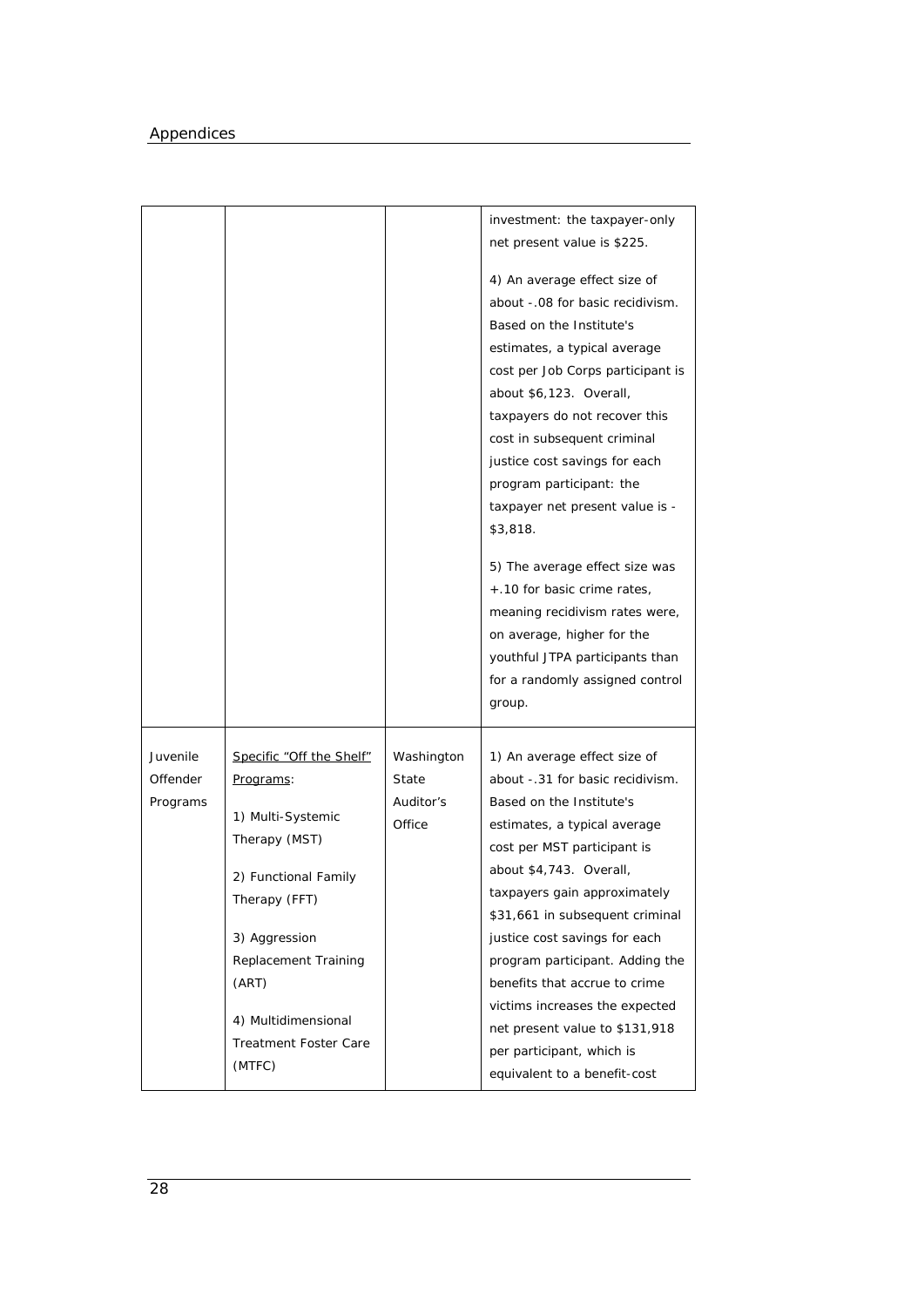| 5) The Adolescent           | ratio of \$28.33 for every dollar |
|-----------------------------|-----------------------------------|
| Diversion Project (ADP)     | spent.                            |
|                             |                                   |
| <b>General Types of</b>     | 2) An average effect size of      |
| Juvenile Offender           | about -.25 for basic recidivism.  |
| <u>Programs:</u>            | Based on the Institute's          |
|                             | estimates, a typical average      |
| 6) Diversion with           | cost per FFT participant is about |
| Services (vs. Regular       | \$2,161. Overall, taxpayers gain  |
| Juvenile Court              | approx. \$14,149 in subsequent    |
| Processing)                 | criminal justice cost savings for |
| 7) Intensive                | each program participant.         |
| <b>Supervision Programs</b> | Adding the benefits that accrue   |
|                             | to crime victims increases the    |
| 8) Coordinated              | expected net present value to     |
| <b>Services</b>             | \$59,067 per participant, which   |
|                             | is equivalent to a benefit-to-    |
| 9) Juvenile Boot Camps      | cost ratio of \$28.81 for every   |
| 10) Scared Straight         | dollar spent.                     |
|                             |                                   |
| Type Programs               | 3) A typical average cost per     |
| 11) Other Family-           | ART participant for this group-   |
| <b>Based Therapy</b>        | based intervention is about       |
| Approaches                  | \$738. Overall, taxpayers gain    |
|                             | approx. \$8,287 in subsequent     |
| 12) Juvenile Sex            | criminal justice cost savings for |
| Offender Treatment          | each program participant.         |
|                             | Adding the benefits that accrue   |
|                             | to crime victims increases the    |
|                             | expected net present value to     |
|                             | \$33,143 per participant, which   |
|                             | is equivalent to a benefit-to-    |
|                             | cost ratio of \$45.91 for every   |
|                             | dollar spent.                     |
|                             |                                   |
|                             | 4) An effect size of about -.37   |
|                             | for basic recidivism. A typical   |
|                             | cost per MTFC participant is      |
|                             | \$2,052. Overall, taxpayers gain  |
|                             | approx. \$21,836 in subsequent    |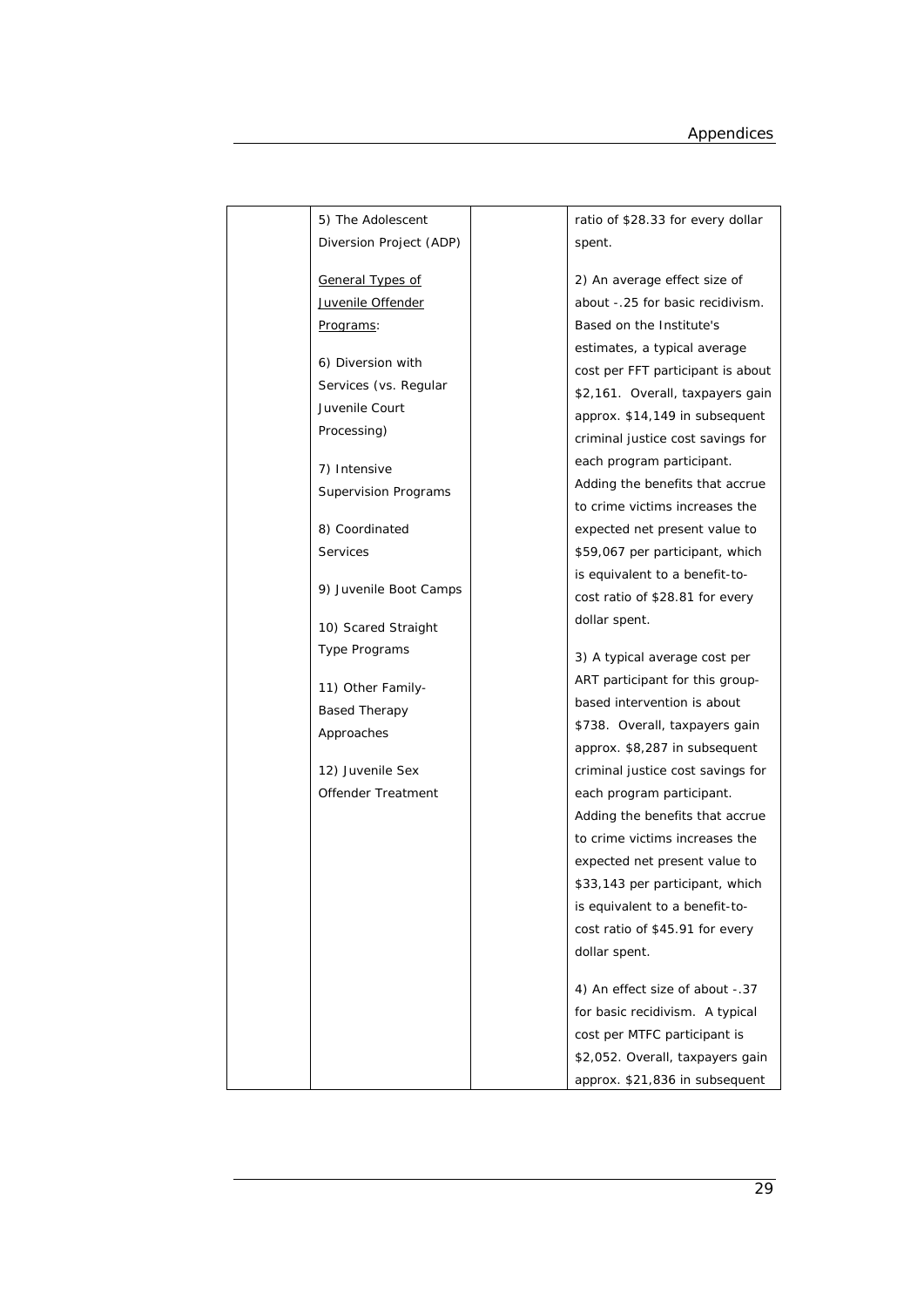| criminal justice cost savings for |
|-----------------------------------|
| each program participant.         |
| Adding the benefits that accrue   |
| to crime victims increases the    |
| expected net present value to     |
| \$87,622 per participant, which   |
| is equivalent to a benefit-to-    |
| cost ratio of \$43.70 for every   |
| dollar spent.                     |
|                                   |
| 5) A typical average cost per     |
| ADP participant is about          |
| \$1,138. Overall, taxpayers gain  |
| approx.                           |
|                                   |
| \$5,720 in subsequent criminal    |
| justice cost savings for each     |
| program participant. Adding the   |
| benefits that accrue to crime     |
| victims increases the expected    |
| net present value to \$27,212     |
| per participant, which is         |
| equivalent to a benefit-to-cost   |
| ratio of \$24.91 for every dollar |
| spent.                            |
|                                   |
| 6) A typical average cost per     |
| program participant is a          |
| negative \$127; that is, the      |
| added cost of a diversion         |
| service is, on average, cheaper   |
| than the cost of normal juvenile  |
| court processing. Overall,        |
| taxpayers gain approximately      |
| \$1,470 in subsequent criminal    |
| justice cost savings for each     |
| program participant. Adding       |
| the benefits that accrue to       |
| crime victims increases the       |
| expected net present value to     |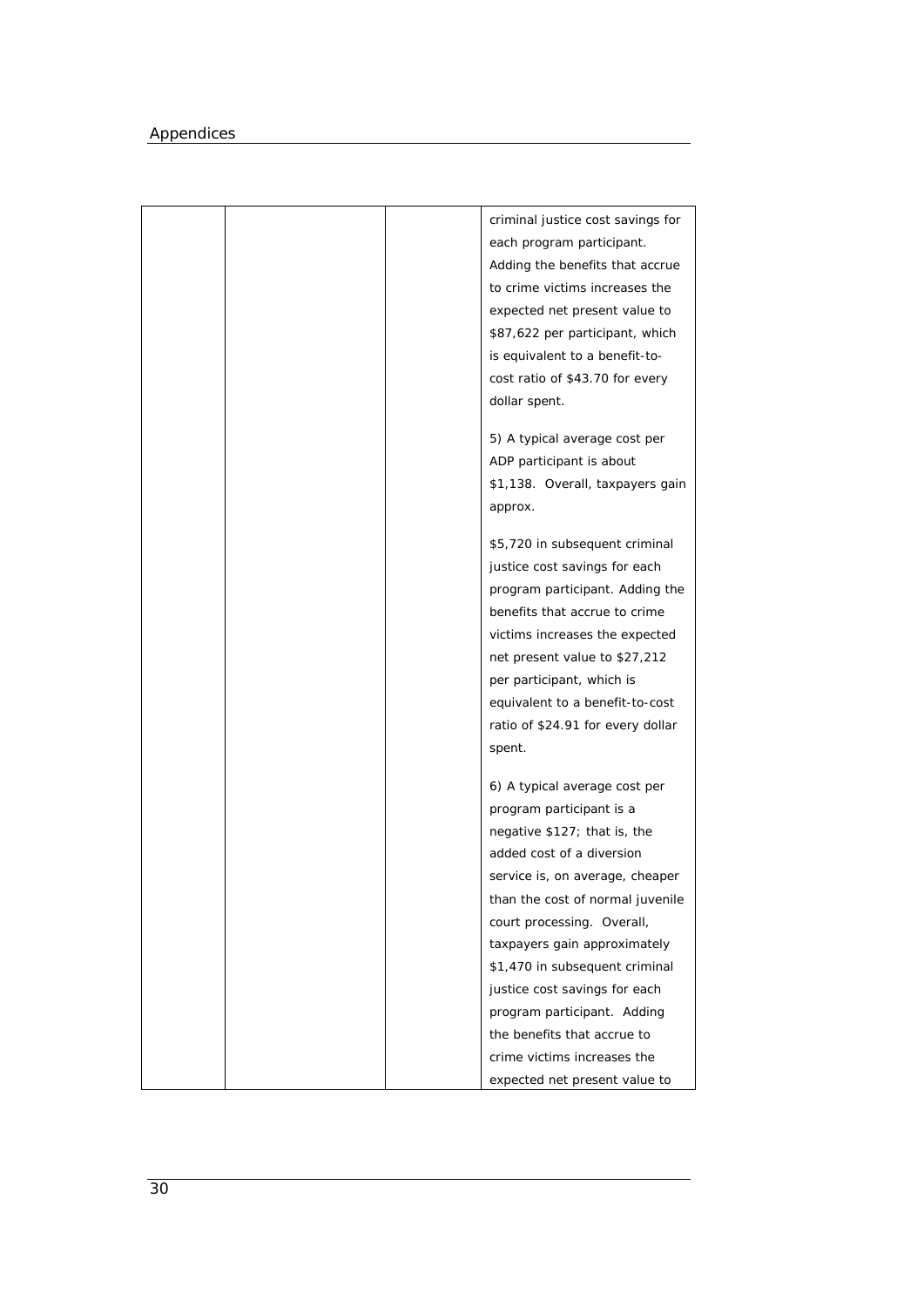|  | \$5,679 per participant.          |
|--|-----------------------------------|
|  | 7) The average effect of the      |
|  | programs was zero; that is, on    |
|  |                                   |
|  | average there was no difference   |
|  | in recidivism rates between       |
|  | those juveniles incarcerated and  |
|  | those placed on intensive         |
|  | probation.                        |
|  | 8) An average effect size of      |
|  | about -. 14 for basic recidivism. |
|  | Based on the Institute's          |
|  | estimates, a typical average      |
|  | cost per participant for this     |
|  | brokerage-advocacy service is     |
|  | about \$603. Overall, taxpayers   |
|  | gain approximately \$3,131 in     |
|  | subsequent criminal justice cost  |
|  | savings for each program          |
|  | participant. Adding the benefits  |
|  | that accrue to crime victims      |
|  | increases the expected net        |
|  | present value to \$14,831 per     |
|  | participant, which is equivalent  |
|  | to a benefit-to-cost ratio of     |
|  | \$25.59 for every dollar spent.   |
|  | 9) The average effect size was a  |
|  | positive .10, meaning recidivism  |
|  | rates were, on average, about     |
|  | 10 percent higher for boot camp   |
|  | participants compared to          |
|  | juvenile offenders who went       |
|  | through regular juvenile          |
|  | institutional facilities.         |
|  |                                   |
|  | 10) An average effect size of     |
|  | +.13 for basic recidivism,        |
|  | meaning that recidivism rates     |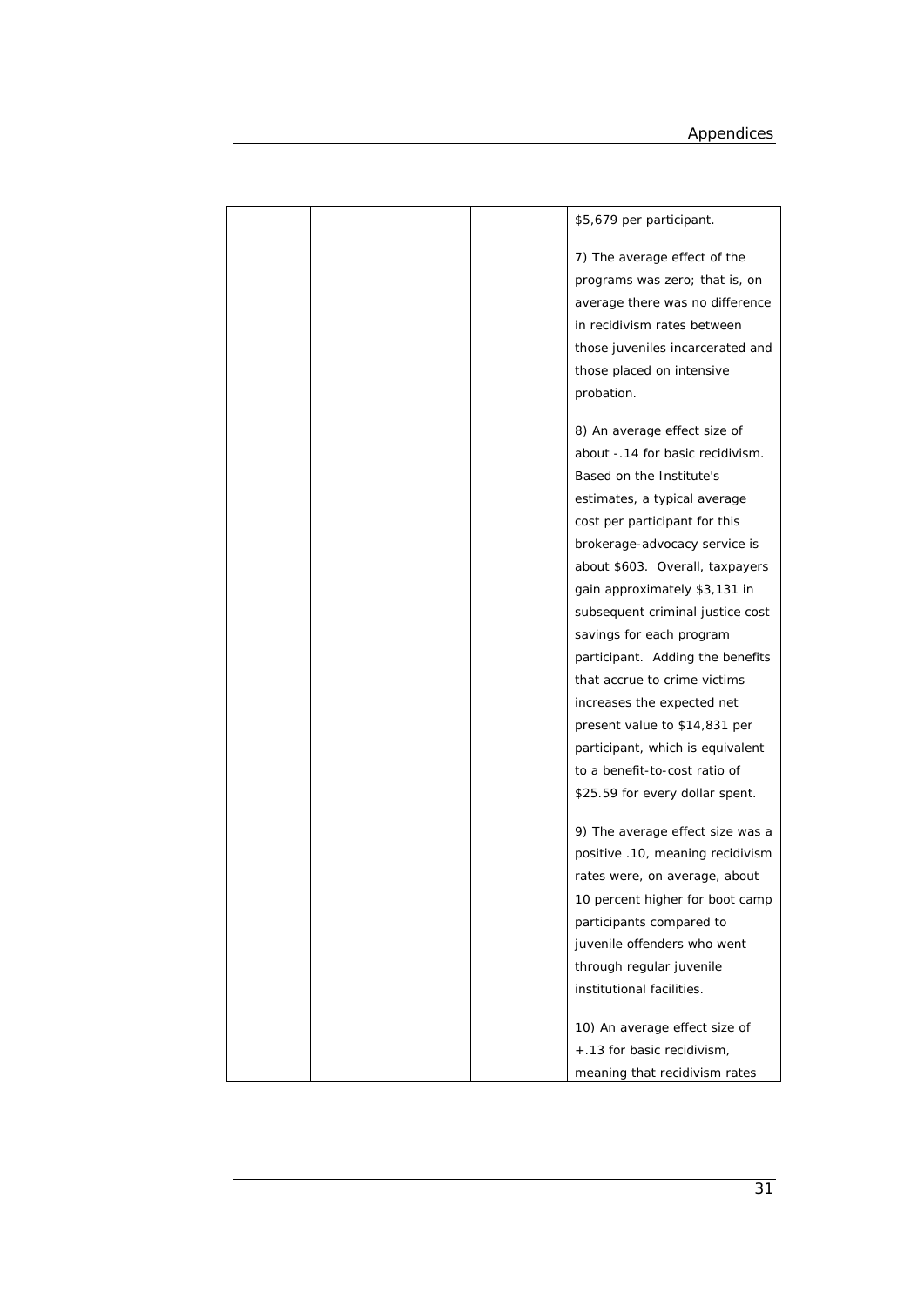|  | were, on average, about 13       |
|--|----------------------------------|
|  | percent higher for scared        |
|  | straight type program            |
|  | participants compared to         |
|  | juvenile offenders who went      |
|  | through regular juvenile case    |
|  | processing. Because of the       |
|  | higher expected recidivism,      |
|  | taxpayers lose approximately     |
|  | \$6,572 in increased subsequent  |
|  | criminal justice costs for each  |
|  | program participant. Adding      |
|  | the increased costs that accrue  |
|  | to crime victims from the higher |
|  | recidivism rates increases the   |
|  | negative expected net present    |
|  | value to -\$24,531 per           |
|  | participant.                     |
|  | 11) A typical average cost per   |
|  | program participant is about     |
|  | \$1,537. Adding the benefits     |
|  | that accrue to crime victims     |
|  | increases the expected net       |
|  | present value to \$30,936 per    |
|  | participant, which is equivalent |
|  | to a benefit-to-cost ratio of    |
|  | \$21.13 for every dollar spent.  |
|  | 12) A typical average cost per   |
|  | participant is assumed to be     |
|  | about \$9,920. At this price,    |
|  | taxpayers lose approximately     |
|  | \$3,119 per participant, but,    |
|  | adding the benefits that accrue  |
|  | to crime victims, the bottom     |
|  | line turns positive with an      |
|  | expected net present value of    |
|  | \$23,602 per participant, which  |
|  | is equivalent to a benefit-to-   |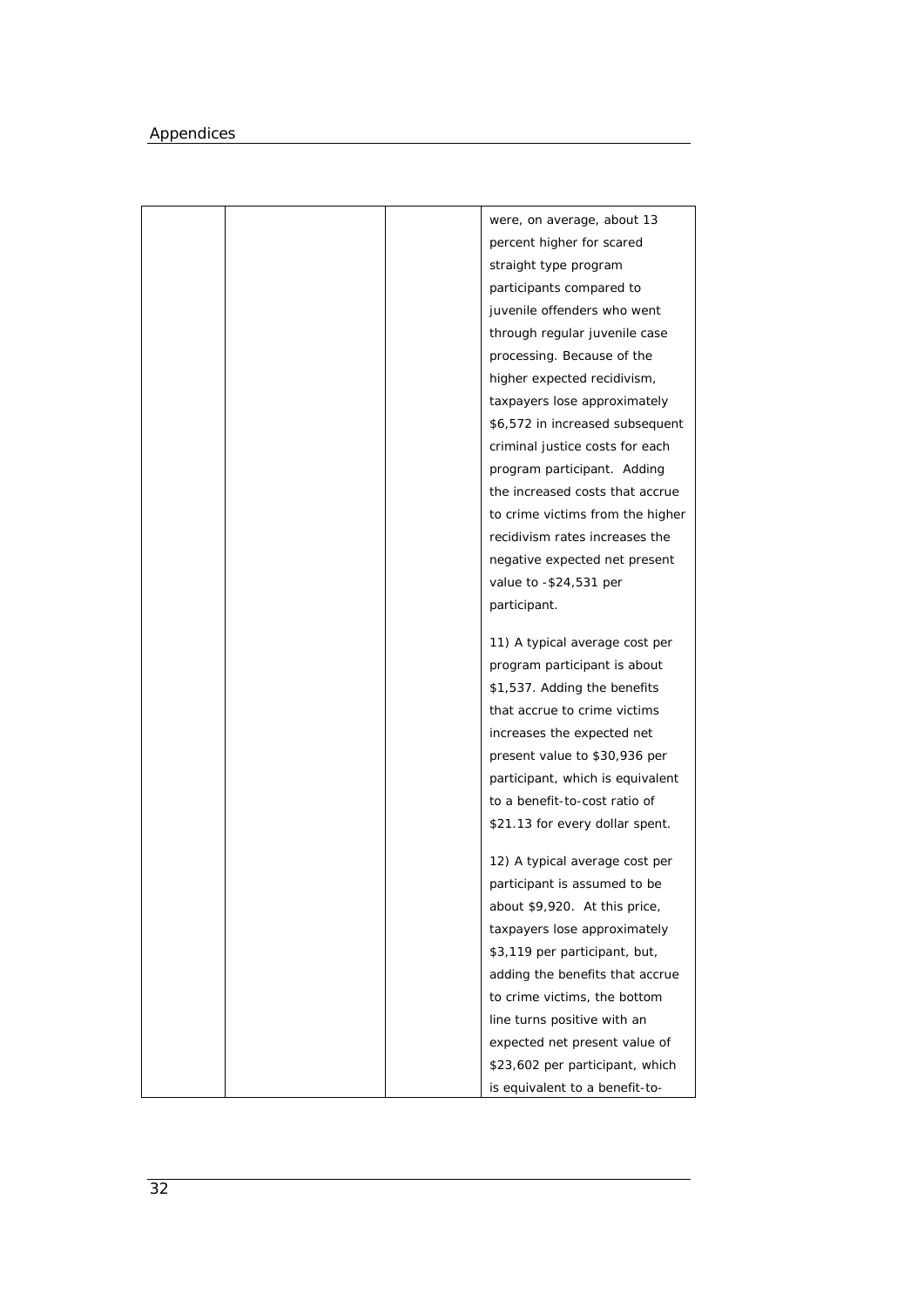|                               |                                                                                                                                                                                                                                                                                                                                                                                      |                                            | cost ratio of \$3.38 for every<br>dollar spent.                                                                                                                                                                                                               |
|-------------------------------|--------------------------------------------------------------------------------------------------------------------------------------------------------------------------------------------------------------------------------------------------------------------------------------------------------------------------------------------------------------------------------------|--------------------------------------------|---------------------------------------------------------------------------------------------------------------------------------------------------------------------------------------------------------------------------------------------------------------|
| Adult<br>Offender<br>Programs | 1) Drug treatment<br>programs<br>2) Sex-offender<br>treatment programs 3)<br>Two types of<br>intermediate sanctions<br>(intensive supervision<br>and boot camps)<br>4) Two types of specific<br>cognitive-behavioural<br>programs<br>5) several other<br>programs including<br>work release, basic<br>education, vocational<br>education, and<br>correctional industries<br>programs | Washington<br>State<br>Auditor's<br>Office | The programs roughly break<br>even from a taxpayer-only<br>perspective and, including the<br>benefits crime victims receive<br>when recidivism rates are<br>reduced; the programs typically<br>produce about three dollars in<br>benefits per dollar of cost. |

# **2. "A Benefit Cost Analysis of the Abecedarian Early Childhood Intervention"**

Written by Leonard N. Masse and W. Steven Barnett.

## **Link to the article**:

http://nieer.org/resources/research/AbecedarianStudy.pdf

| <b>Variables</b>          | Data                                          | <b>Findings</b>                                                      |
|---------------------------|-----------------------------------------------|----------------------------------------------------------------------|
| 1) Program Cost           | 1) The primary data                           | Including all measured benefits,                                     |
| 2) Cost of Care - Control | sources are follow-up<br>surveys and official | then the internal rate of return for<br>the Abecedarian intervention |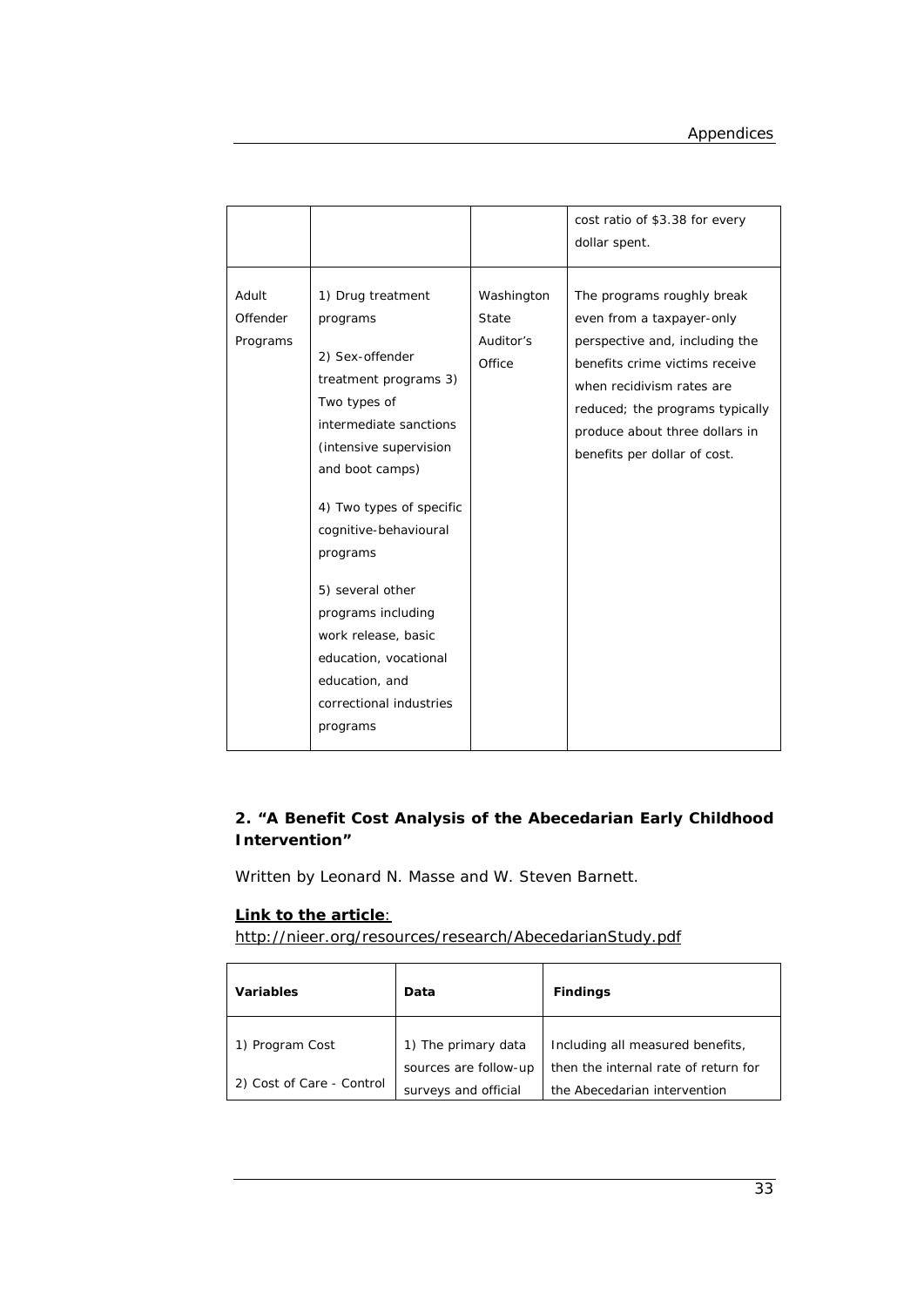| Children                                     | school records                     | appears to be slightly greater than                                                                                 |
|----------------------------------------------|------------------------------------|---------------------------------------------------------------------------------------------------------------------|
| 3) Parental Care                             | through age 21                     | 7 percent. The positive results are                                                                                 |
| 4) Marginal Costs                            | 2) National<br>Household Education | not highly sensitive to the presence<br>or exclusion of any one benefit.                                            |
| 5) Comparative Costs                         | Survey of 1995                     | Confining attention to the benefits<br>that accrue mainly to the children                                           |
| 6) Participant Earnings                      |                                    | (participant earnings and                                                                                           |
| 7) Earnings of Future<br>Generations         |                                    | smoking/health), then the rate of<br>return to the program is between 3                                             |
| 8) Elementary and                            |                                    | and 5 percent. Overall, the rate of<br>return to the Abecedarian project is<br>no less than 3 percent and is likely |
| Secondary Education<br>9) Smoking and Health |                                    | higher than 7 percent.                                                                                              |
| 10) Maternal                                 |                                    |                                                                                                                     |
| Productivity and                             |                                    |                                                                                                                     |
| Earnings                                     |                                    |                                                                                                                     |
| 11) Cost of Higher<br>Education              |                                    |                                                                                                                     |

# **3. "Long-Term Effects of Home Visitation on Maternal Life Course and Child Abuse and Neglect: Fifteen-Year Follow-Up of a Randomized Trial"**

Written by David L. Olds, PhD; John Eckenrode, PhD; Charles R. Henderson, Jr; Harriet Kitzman, RN, PhD; Jane Powers, PhD; Robert Cole, PhD; Kimberly Sidora, MPH; Pamela Morris; Lisa M. Pettitt; Dennis Luckey, PhD

## **Link to the article:**

http://www.columbia.edu/cu/psychology/courses/3615/Readings/JAM A\_1997\_Olds.pdf

| Data                            | <b>Findings</b>                                                                                               |
|---------------------------------|---------------------------------------------------------------------------------------------------------------|
| Child Protective Service (CPS). | Main Results - During the 15-year period after the<br>birth of their first child, in contrast to women in the |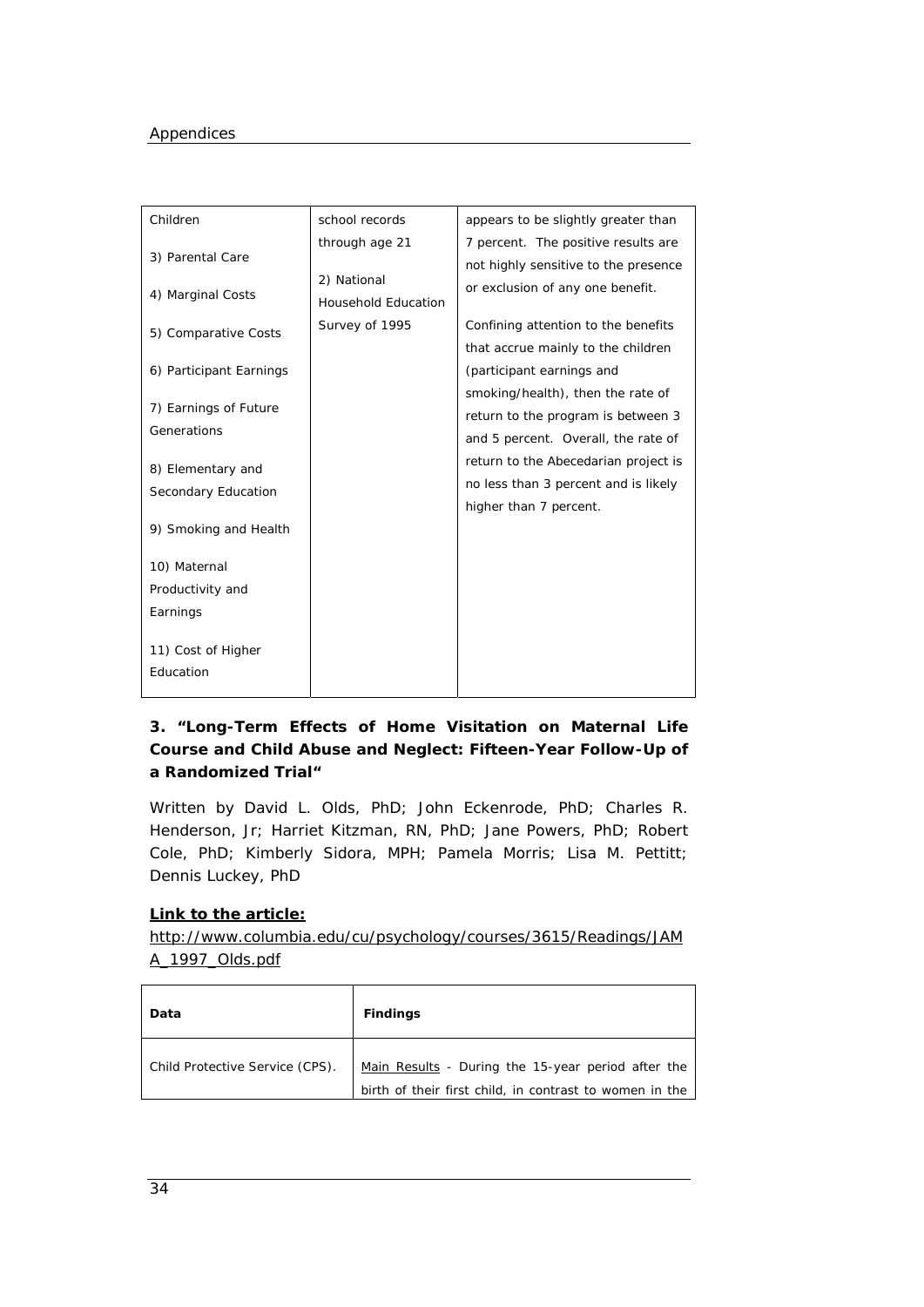| <u>Data Sources and Measures</u> - | comparison group, women who were visited by             |
|------------------------------------|---------------------------------------------------------|
| Women's use of welfare and         | nurses during pregnancy and infancy were identified     |
| number of subsequent children      | as perpetrators of child abuse and neglect in 0.29 vs.  |
| were based on self-report; their   | 0.54 verified reports ( $P < .001$ ). Among women who   |
| arrests and convictions were       | were unmarried and from households of low               |
| self-report<br>based<br>on<br>and  | socioeconomic status at initial enrolment, in contrast  |
| archived data from New York        | to those in the comparison group, nurse-visited         |
| State. Verified reports of child   | women had 1.3 vs. 1.6 subsequent births $(P=.02)$ ,     |
| and<br>abuse<br>neglect<br>were    | 65 vs. 37 months between the birth of the first and a   |
| abstracted from state records.     | second child $(P=.001)$ , 60 vs. 90 months' receiving   |
|                                    | Aid to Families With Dependent Children $(P=.005)$ ,    |
|                                    | 0.41 vs. 0.73 behavioural impairments due to use of     |
|                                    | alcohol and other drugs $(P=.03)$ , 0.18 vs. 0.58       |
|                                    | arrests by self-report $(P < .001)$ , and 0.16 vs. 0.90 |
|                                    | arrests disclosed by New York State records             |
|                                    | $(P<.001)$ .                                            |
|                                    |                                                         |
|                                    | Conclusion - This program of prenatal and early         |
|                                    | childhood home visitation by nurses can reduce the      |
|                                    | number of subsequent pregnancies, the use of            |
|                                    | welfare, child abuse and neglect, and criminal          |
|                                    | behaviour on the part of low-income, unmarried          |
|                                    | mothers for up to 15 years after the birth of the first |
|                                    | child.                                                  |

# **4. "A cost-benefit analysis of child sex-offender treatment programs for male offenders in correctional services."**

Written by Ron Donato, Martin Shanahan, Rosslyn Higgins, in 1999.

## **Link to the article**:

http://www.criminologyresearchcouncil.gov.au/reports/23-96-7.pdf

| <b>Variables</b>       | Data                    | <b>Findings</b>                  |
|------------------------|-------------------------|----------------------------------|
| Both the economic      | Office of Crime         | The magnitude of the problem of  |
| cost of such treatment | Statistics database and | child sexual abuse generally and |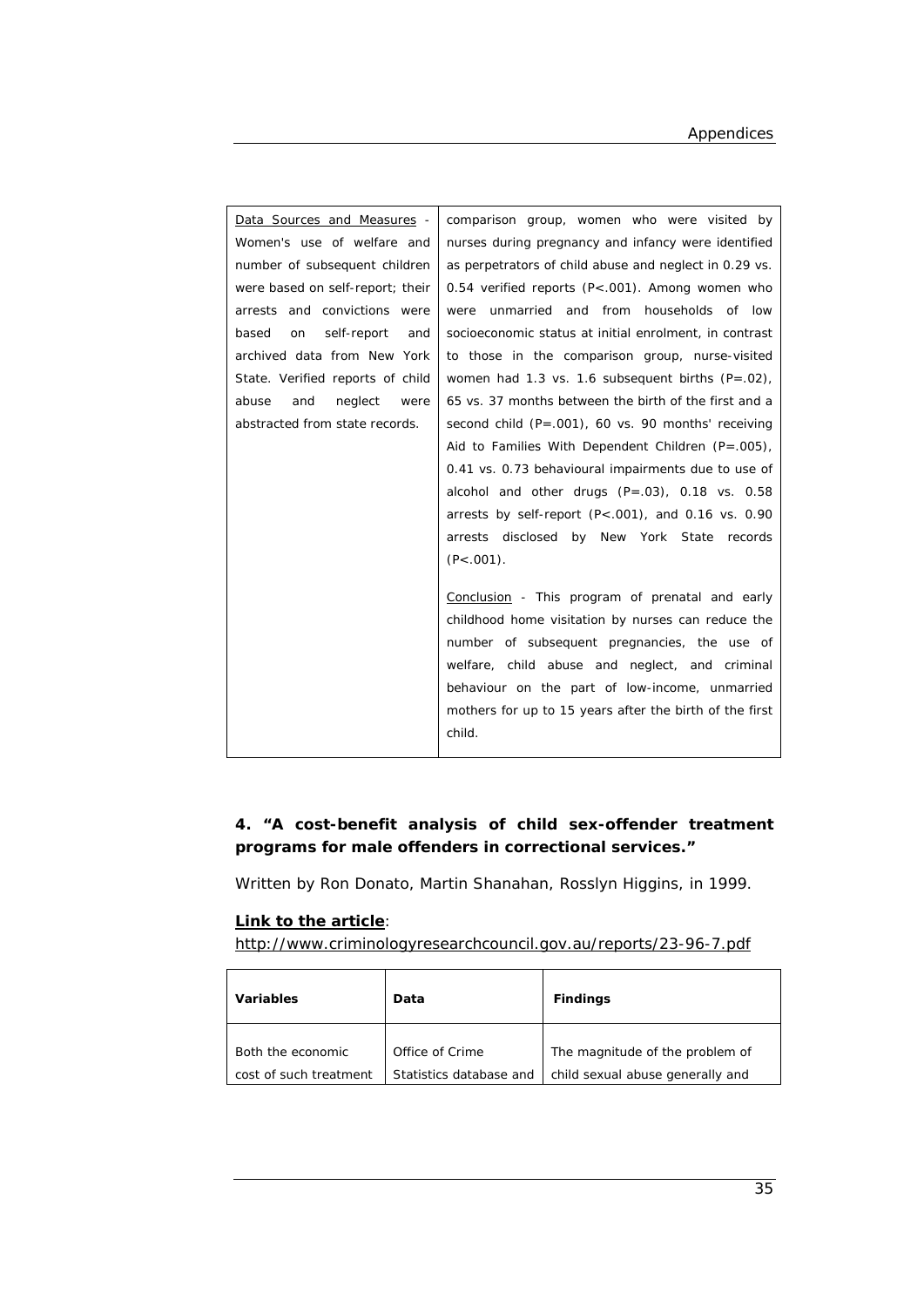| programs and the       | annual incarceration         | offences by recidivists in particular, |
|------------------------|------------------------------|----------------------------------------|
| benefits to be derived | costs from the               | suggest the range of potential         |
| from avoiding child    | Department of                | economic costs from child sexual       |
| sexual abuse are       | <b>Correctional Services</b> | abuse are substantial and the          |
| measured.              | in South Australia           | economic benefits to be achieved       |
|                        |                              | from appropriate and effective         |
|                        |                              | treatment programs high.               |
|                        |                              |                                        |
|                        |                              | It is found that even with             |
|                        |                              | conservative assumptions, for          |
|                        |                              | example a single victim, a sex         |
|                        |                              | offender treatment program based       |
|                        |                              | upon a cognitive behavioural           |
|                        |                              | therapy with relapse prevention was    |
|                        |                              | cost-beneficial.                       |
|                        |                              |                                        |

# **5. "Victim Costs and Consequences: A new Look, National Institute of Justice Research Report"**

Written by Miller TR, Cohen MA, Wiersema B., in 1996.

| <b>Link to the article:</b> https://www.ncjrs.gov/pdffiles/victcost.pdf |  |  |  |
|-------------------------------------------------------------------------|--|--|--|
|                                                                         |  |  |  |

| <b>Variables</b>                                                                                                                                                | Data                                                                                                                                                 | <b>Findings</b>                                                                                                                                                                                                                                                                                                                                                                                                              |
|-----------------------------------------------------------------------------------------------------------------------------------------------------------------|------------------------------------------------------------------------------------------------------------------------------------------------------|------------------------------------------------------------------------------------------------------------------------------------------------------------------------------------------------------------------------------------------------------------------------------------------------------------------------------------------------------------------------------------------------------------------------------|
| Offense categories<br>included<br>murder/manslaughter,<br>rape/sex offenses,<br>robbery, aggravated<br>assault, felony<br>property crimes, and<br>drug offenses | The National Crime<br><b>Victimization Survey</b><br>(NCVS) is the<br>government's main<br>source of information<br>about criminal<br>victimization. | This study's results should be<br>viewed as preliminary; they<br>suggest that violence against<br>children accounts for a significant<br>portion of our nationwide victim<br>costs. Out-of-pocket costs for child<br>victims are estimated to be more<br>than 20 percent of all out-of-pocket<br>crime victim costs and more than<br>35 percent of all costs (including<br>pain, suffering, and lost quality of<br>$life)$ . |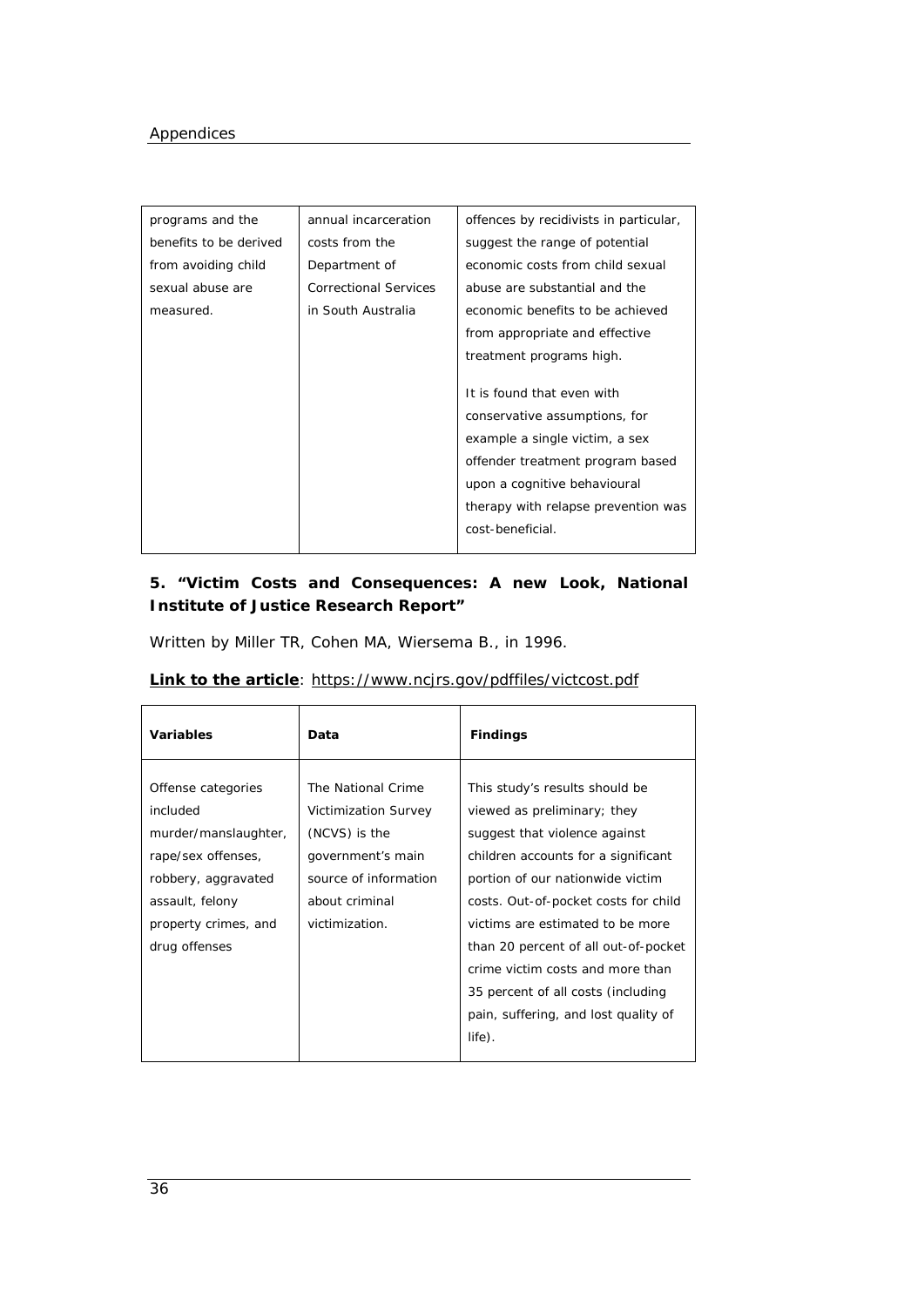# **6. "Willingness-to-pay for crime control programs. Criminology."**

Written by Cohen MA, Rust RT, Steen S, Tidd ST., in 2004.

## **Link to the article**:

http://onlinelibrary.wiley.com/store/10.1111/j.1745- 9125.2004.tb00514.x/asset/j.1745-

9125.2004.tb00514.x.pdf?v=1&t=h9rk6ac0&s=b681b33f4d4476eb64 54028d73ce26458b87fb28

| <b>Variables</b>                                                                    | Data                                                                                                                                          | <b>Findings</b>                                                                                                                                                                                                                                                                                                                                                                                           |
|-------------------------------------------------------------------------------------|-----------------------------------------------------------------------------------------------------------------------------------------------|-----------------------------------------------------------------------------------------------------------------------------------------------------------------------------------------------------------------------------------------------------------------------------------------------------------------------------------------------------------------------------------------------------------|
| Burglary, serious<br>assault, armed<br>robbery, rape/sexual<br>assault, and murder. | The National Crime<br>Victimization Survey<br>(NCVS) is the<br>government's main<br>source of information<br>about criminal<br>victimization. | Based on the amounts respondents<br>were willing to pay to prevent each<br>individual type of crime (first<br>reported in 2000 U.S. dollars),<br>murder was found to be the most<br>costly crime at \$11.4 million per<br>offense. Per-offense costs were<br>also estimated for rape/sexual<br>assault (\$286,277), armed robbery<br>(\$280,237), serious assault<br>(\$84,555), and burglary (\$30,197). |

# **7. "The Cost of Crime to Society: New Crime-Specific Estimates for Policy and Program Evaluation"**

Written by Kathryn E. McCollister, Michael T. French and Hai Fang, in 2010.

## **Link to the article**:

http://www.ncbi.nlm.nih.gov/pmc/articles/PMC2835847/

| <b>Variables</b>    | Data               | <b>Findings</b>             |
|---------------------|--------------------|-----------------------------|
| Offense categories: | The National Crime | The unit cost estimates for |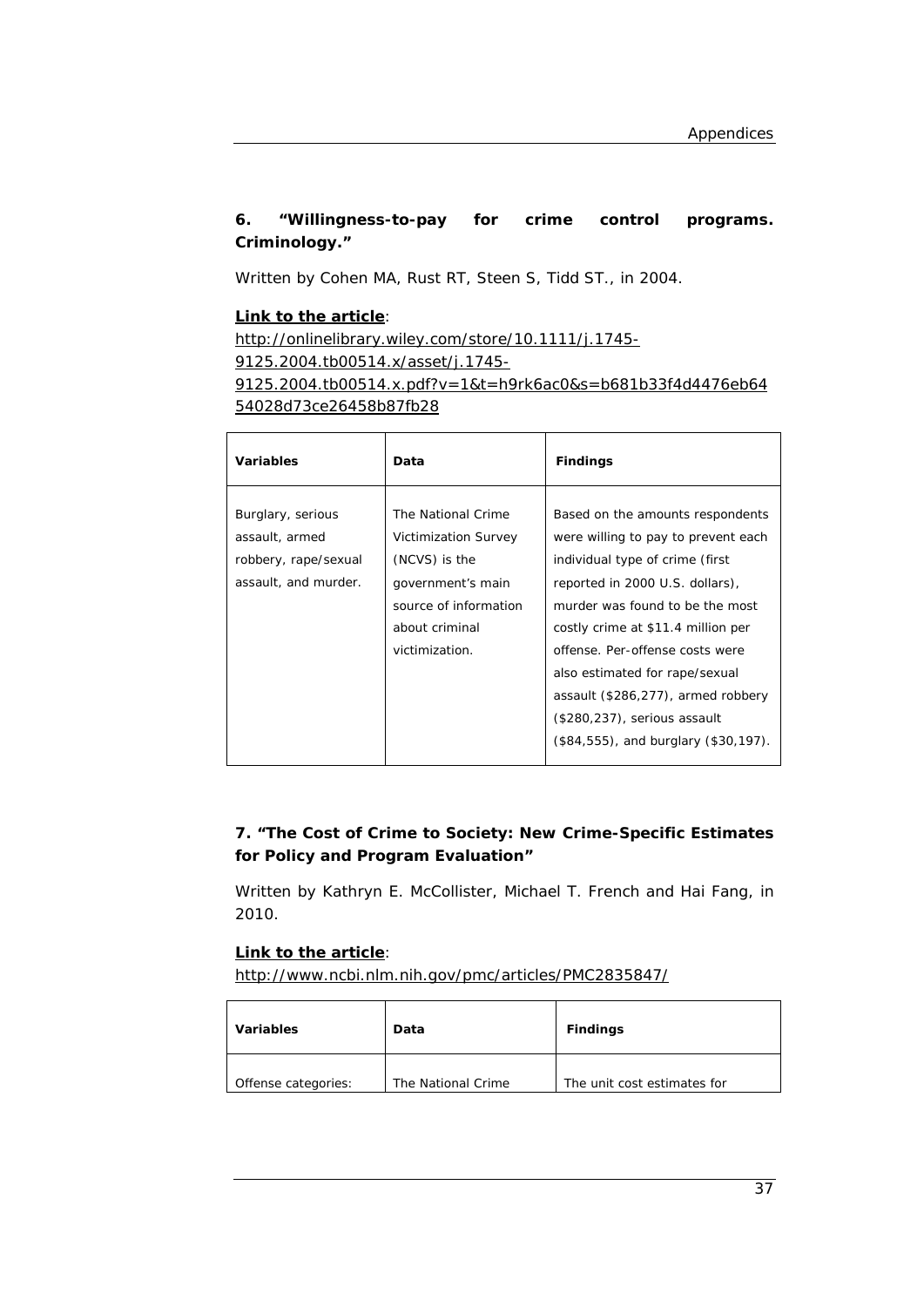| rape/sexual assault, | Victimization Survey    | aggravated assault, motor vehicle   |
|----------------------|-------------------------|-------------------------------------|
| robbery, aggravated  | (NCVS).                 | theft, and larceny/theft are        |
| assault, household   |                         | higher than that of other studies:  |
| burglary, motor      | The FBI's Uniform Crime | $$107,020$ [Range = \$21,451 to     |
| vehicle theft, and   | Reports (UCR) and       | \$105,545] for assault, \$10,772    |
| larceny/theft.       | National Incident-Based | [Range = $$1,723$ to $$6,006$ ] for |
|                      | Reporting System        | motor vehicle theft, and \$3,532    |
| Murder, rape/sexual  | (NIBRS) were used to    | [\$344 to \$1,104] for              |
| assault, robbery,    | obtain count data for   | larceny/theft. Overall, the         |
| household burglary,  | additional crime        | sensitivity analyses (presented     |
| and stolen property. | categories.             | in Table 6) suggest that their core |
|                      |                         | estimates for most crimes           |
|                      |                         | (excepting motor vehicle theft,     |
|                      |                         | household burglary, and larceny     |
|                      |                         | theft) are somewhat conservative    |
|                      |                         | as all three sensitivity analyses   |
|                      |                         |                                     |
|                      |                         | led to per-offense cost estimates   |
|                      |                         | that were generally higher (than    |
|                      |                         | those in Table 5).                  |
|                      |                         |                                     |

# **8. "Drug Abuse, Crime Costs, and the Economic Benefits of Treatment"**

Written by Andrew S. Rajkumar and Michael T. French, in 1997.

## **Link to the article:** The file is attached

| Variables             | Data                     | <b>Findings</b>                          |
|-----------------------|--------------------------|------------------------------------------|
|                       |                          |                                          |
| The costs to crime    | <b>Treatment Outcome</b> | They demonstrated the proposed           |
| victims: the costs of | Prospective Study        | method by applying it to criminal        |
| law enforcement,      | TOPS).                   | activity profiles before and after a     |
| legal adjudication,   |                          | treatment episode for a sample of drug   |
| incarceration, and    |                          | abuse treatment clients. Their figures   |
| property damage;      |                          | show that including crime victims' pain  |
| and the economic      |                          | and suffering and the full extent of the |
| resources associated  |                          | loss suffered by homicide victims can    |
| with committing       |                          | increase the estimated crime-related     |
|                       |                          | benefits of treatment and lead to more   |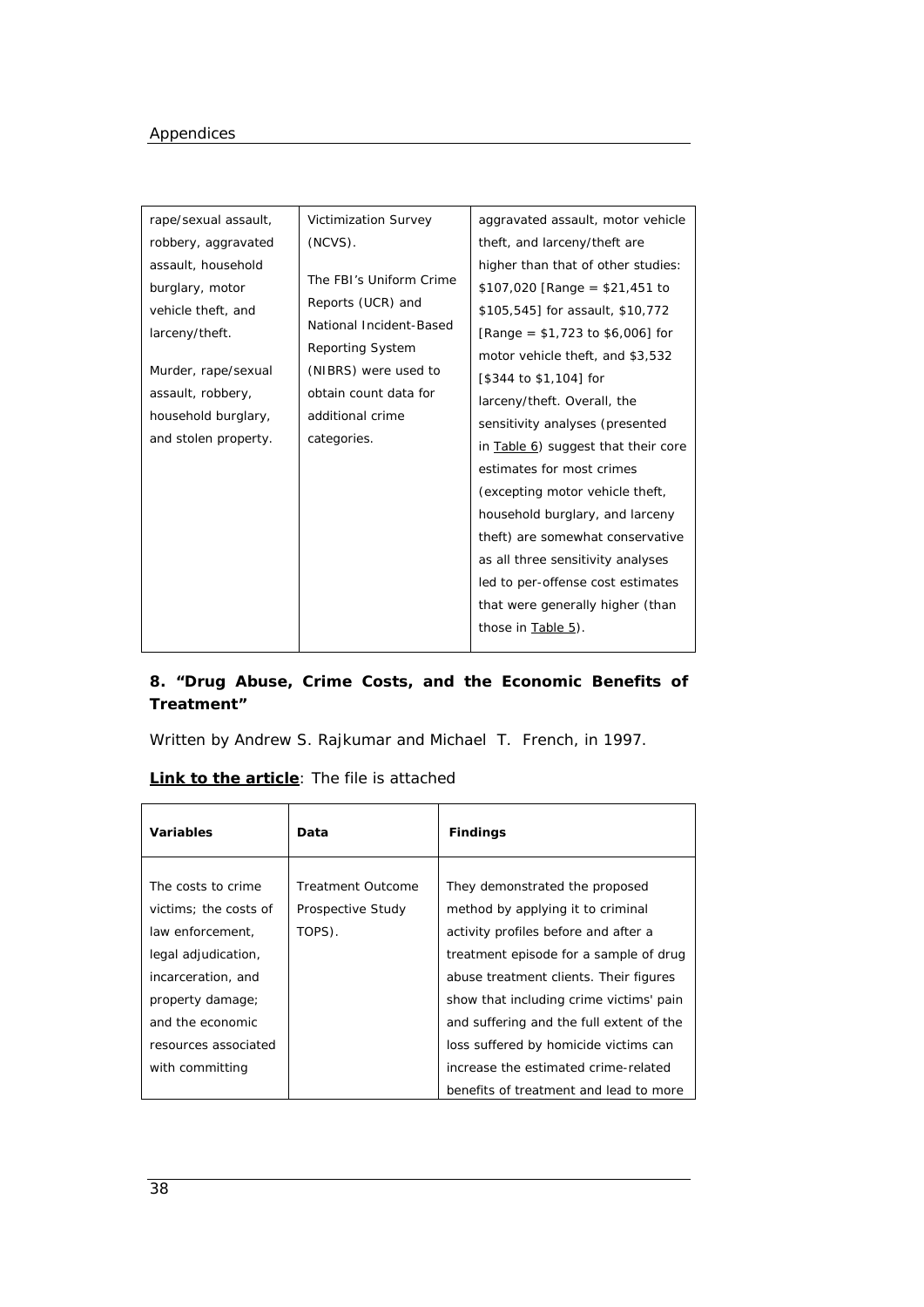| crimes. | informed policy decisions.                                                   |
|---------|------------------------------------------------------------------------------|
|         | Although sensitivity analysis leads to<br>some quantitative variation in our |
|         | results, drug abuse treatment still<br>appears to be substantially more      |
|         | beneficial to society if estimates of<br>crime-related benefits include the  |
|         | value of lost life and crime victims'                                        |
|         | pain and suffering.                                                          |

## **9. "Victim Costs Of Violent Crime And Resulting Injuries"**

Written by Ted R. Miller, Mark A. Cohen, and Shelli B. Rossman, in 1993

## **Link to the article**:

http://www.npaihb.org/images/epicenter\_docs/injuryprevention/Moto r/VictimCostsOfViolentCrimeAndResultingInjuries.pdf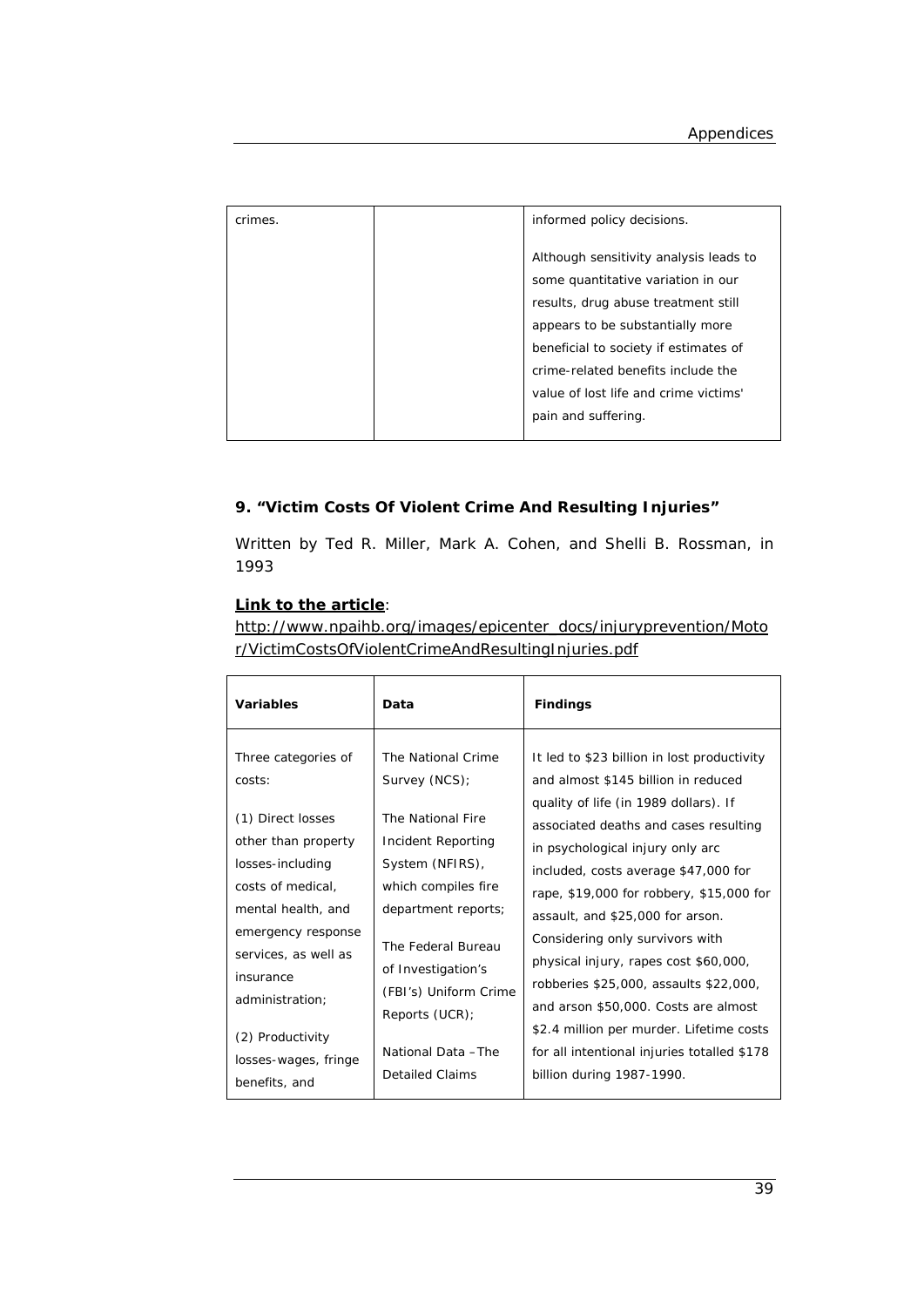| housework;          | Information (DCI)   |  |
|---------------------|---------------------|--|
|                     | database of the     |  |
| (3) Nonmonetary     | National Council on |  |
| losses-pain,        | Compensation        |  |
| suffering, and lost | Insurance (NCCI).   |  |
| quality of life.    |                     |  |
|                     | (for estimating the |  |
|                     | long-term medical   |  |
|                     | costs)              |  |
|                     |                     |  |

# **10. "Benefit**–**cost analysis of a modified therapeutic community for mentally ill chemical abusers"**

Written by Michael T Frencha, Kathryn E McCollister, Stanley Sacks, Karen McKendrick, George De Leon, in 2002.

## **Link to the article**:

http://www.sciencedirect.com/science/article/pii/S014971890200006  $X#$ 

| Variables                                                                                                        | Data                                                                                                                                                                                                      | <b>Findings</b>                                                                                                                                                                                                                                                                                                                                                                                                                                                                                         |
|------------------------------------------------------------------------------------------------------------------|-----------------------------------------------------------------------------------------------------------------------------------------------------------------------------------------------------------|---------------------------------------------------------------------------------------------------------------------------------------------------------------------------------------------------------------------------------------------------------------------------------------------------------------------------------------------------------------------------------------------------------------------------------------------------------------------------------------------------------|
| Three outcome<br>categories:<br>employment,<br>criminal activity, and<br>utilization of health<br>care services. | <b>Modified Terapeutic</b><br>Community (modified<br>TC) treatment for<br>homeless Mentally ill<br><b>Chemical Abusers</b><br>(MICAs) relative to a<br>'Treatment-As-Usual'<br>(TAU) comparison<br>group. | The results quantify the potential<br>economic and social advantages of the<br>modified therapeutic community (TC)<br>approach and highlight the policy<br>implications of modified TC programs<br>for homeless MICAs. This study is the<br>first comprehensive economic<br>evaluation of TC treatment for<br>homeless MICAs; future research can<br>draw from the economic analysis<br>methods outlined here to apply to<br>larger samples, longer follow-up<br>periods, and other treatment settings. |